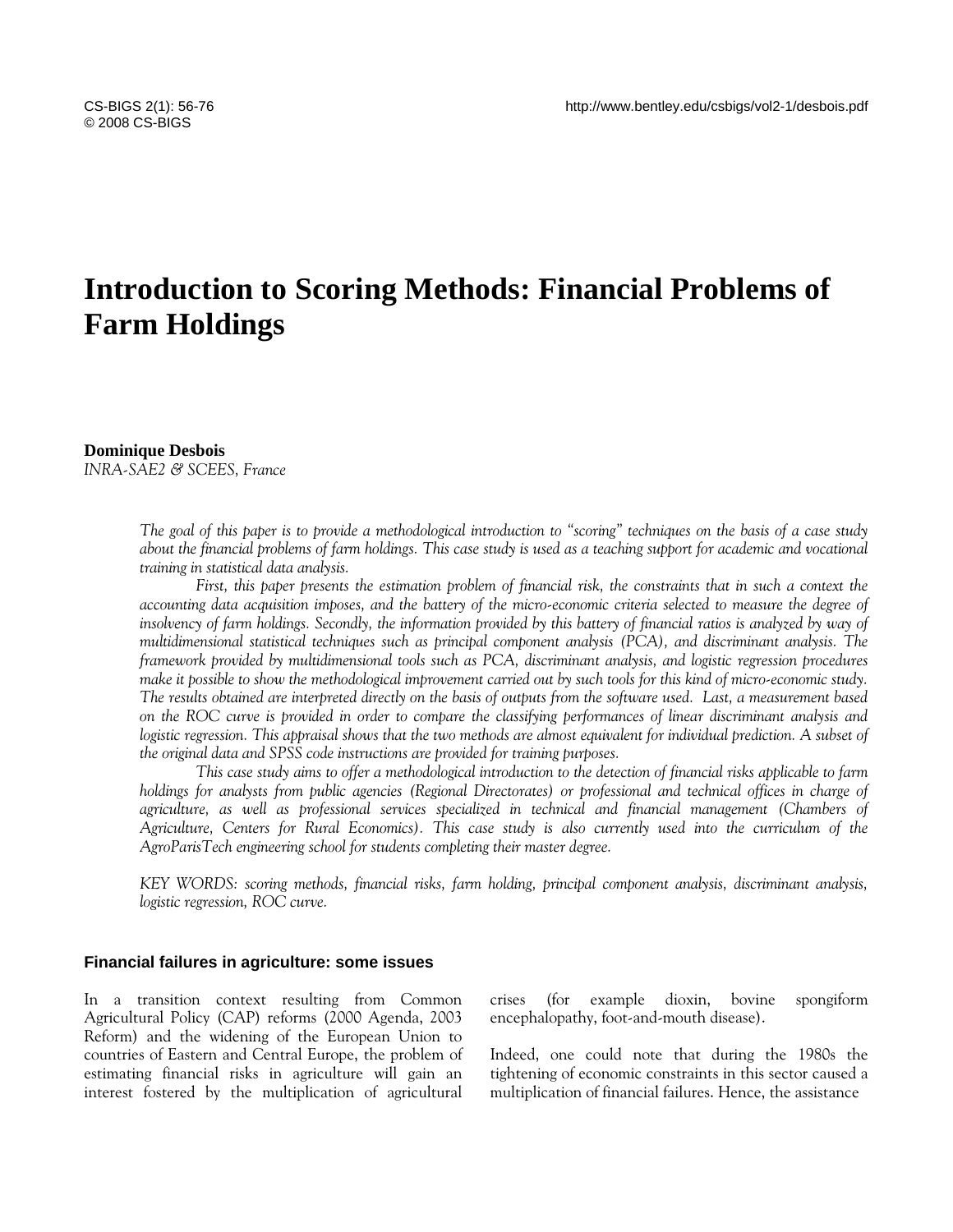

Climatic Changes & Agricultural Commodities: Is it the time now, to take such risks? *Sources: Chicago Board of Trade, and CNRS* 

procedures accompanying the reorganization that arose from this trend constituted an important component of French national and European agricultural policies. The experience of this decade showed that financial recovery measures can be effective provided that preventive actions are quickly started, hence the need for having a method for early and fast detection of financial risks in agriculture (Colson & al., 1993).

The analysis of financial risks in agriculture is based on the concept of farm holding "viability" proposed by public authorities and professional agricultural organizations since the implementation of public policies oriented towards modernization then regulation of agricultural production. After payment of investment subsidies, price complements for some products and natural handicap allowances decided within the framework of public policies supporting agriculture, a viable farm must ensure the farmer an income equivalent to that of other socioprofessional categories.

Viability can also be defined in a negative way by identification of the non-viable groups of farm holdings. From this point of view, in the context of family farming, studies undertaken in France during previous years make it possible to split schematically non-viable farm holdings into two groups. On the one hand, the first group brings together farm holdings of small economic size, little modernized thus little involved in debt but whose results are insufficient to ensure a correct remuneration of family work. On the other hand, in the second group, one finds farm holdings of intermediate and even large economic size, committed to a modernization process with a considerable debt, but without the results being sufficient to face at the same time financial liabilities and the private amount deducted for the support of the holder family. Thus the diagnosis of the financial risk on the one hand requires having criteria of viability but on the other hand also supposes the delimitation of subpopulations "at

risk" within the universe of farms, two dimensions which will be encountered during this study.

From farm holding accounts, the "credit scoring" method aims at diagnosing in a preventive way the financial problems of the holdings. The basic idea is to select accounting ratios that in the short and medium term are predictive of financial problems. Once this selection of ratios and reference values are carried out, one can seek to combine the various judgments put forth according to the comparison of the farm holding results with established reference thresholds. Then by incorporating these judgments expressed in the form of marks via various processes of summation within a function, generally noted *Z* and denoting the "score function", the *Z* "score" as a synthetic indicator is a measure of financial risk.

#### **Introduction to financial risk assessment**

Several phenomena can contribute to destabilizing farms on the financial level:

- the decline in prices of the agricultural products;
- the rise of intermediate consumption costs;
- the increase in credit and the modification of financing rules.

This financial weakening of the farm holdings results particularly in:

- a growth in financial expenses;
- a fall in turnover;
- a recrudescence of incidents and delays in payments.

The availability of annual micro-economic data on European farms offered by the Farm Accounting Data Network (FADN) together with the use of multivariate statistical analysis techniques make it possible to create a global indicator for the financial position of the farm holdings.

According to Dietsch (1989), the indicator must make it possible to measure this financial position correctly, i.e.:

- to detect among the farms subjected to a diagnosis being carried out on the basis of standardized "clinical" picture, the symptoms of vulnerability observed on the holdings in difficulty;
- to detect financial difficulties during the current fiscal year but also before the failure in order to be able to recommend assistance or rectification measures;
- to preserve a good predictive capacity in the shortmedium range (3 to 5 years);
- to organize a follow-up of the financial problems of farm holdings, starting from the accounting and financial data of the FADN to be estimated annually.

The use of a "score function" to diagnose financial problems goes back to Beaver's (univariate method,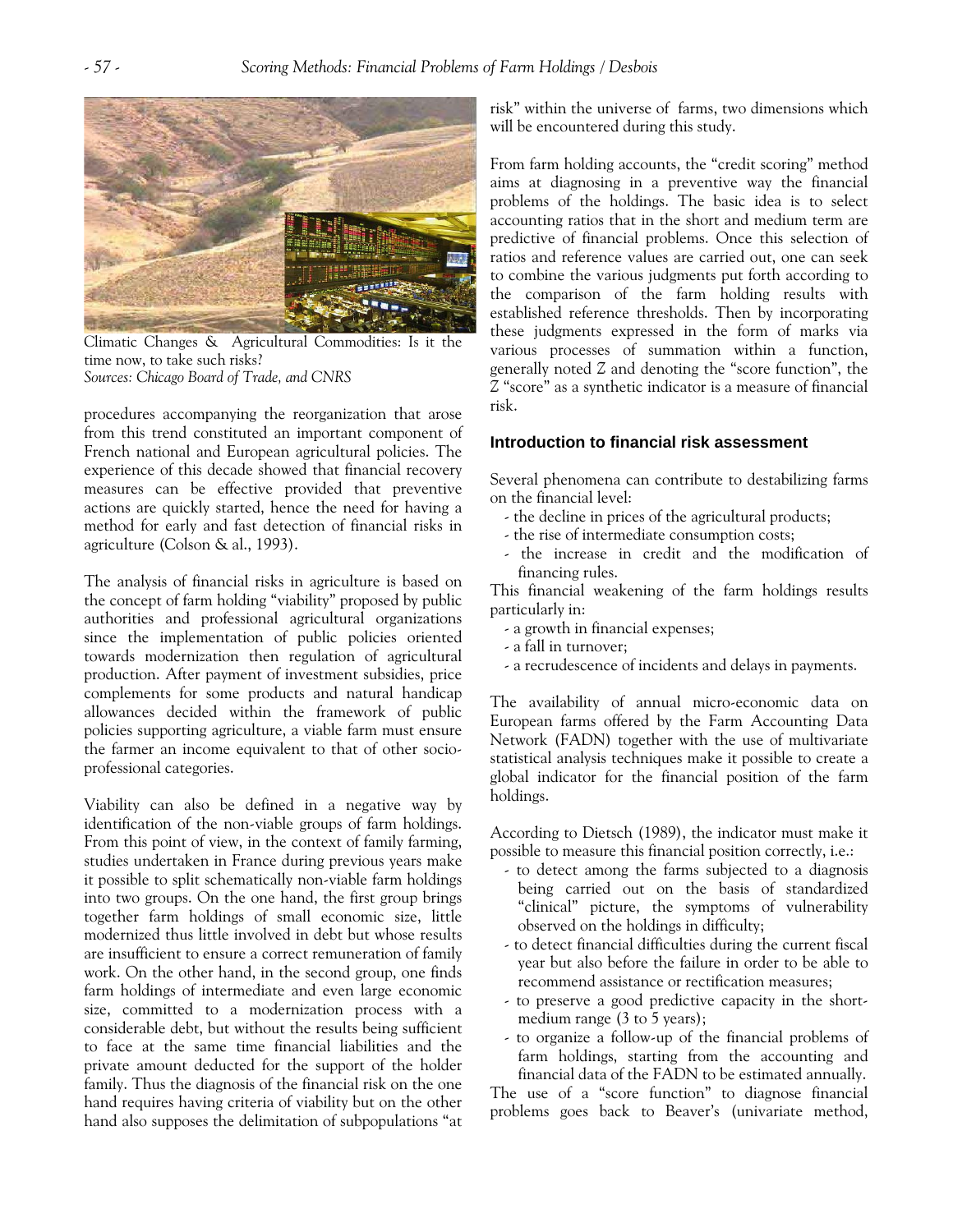1966) and Altman's (multivariate method, 1968) pioneering work applying the techniques of discriminant analysis to a battery of financial ratios in order to judge company viability. This approach consists in discriminating the companies in bankruptcy from other companies by selecting factors which reflect financial problems in order to propose a detection system of bankruptcy risk (Bardos, 1985). The construction of a discriminant function by linear combination of these determinants makes it possible to classify each farm according to its probability of membership of the failing farm group and thus to estimate the vulnerability or the financial good health of a farm. By applying this methodology to FADN accounting and financial data, one can assign a score to each farm, obtain from it a financial risk level to be allocated to each farm, and then estimate the size of the various risk groups within the population of farm holdings at the national or European level.

To judge the financial health of farm holdings or their relative vulnerability, it is necessary to have objective criteria. For business or industrial enterprises one typically uses their position defined by legal criteria: liquidation of goods, bankruptcy proceedings or selling off the business. However, compulsory liquidations for farms relate to only one small share of business sell-offs, the greatest part being realized under private agreements between the farmer and his main creditors. Thus, the legal position does not provide a precise measurement of financial crisis situations. In addition, selling off the business is not always the expression of a financial crisis.

It is thus advisable to substitute for the strictly legal position of economic bankruptcy that of insolvency, thus separating "healthy" farms from "failing" ones by a similar criterion or "proxy". Insolvency is defined as the situation in which a farm holding is unable to honor the obligations generated by existing debt, namely the payment of interests and the payment of loans. Indeed, current financial and banking practices compare the situation of insolvency to a situation of financial problems: even if the farm is not declared bankrupt, it cannot face its liabilities.

Once having retained this criterion for farm classification, two distinct topics can be explored concerning the measurement of financial problems:

- What are the main features which make it possible to distinguish insolvent farm holdings from solvent ones?
- To what extend is insolvency the expression of financial problems within the holding?

The answer to the first question can be addressed by analyzing economic and financial ratios over the current year when insolvency appears as well as in the years immediately preceding this appearance. Answering the second question supposes being able to evaluate the degree of permanence for the financial problems striking farms, and thus to have an accounting and financial follow-up of these farm holdings over a period of several years. Indeed, if some insolvent farm holdings temporarily experience financial problems, these situations do not lead necessarily to bankruptcy.

The sample which has been collected makes it possible to answer the first question by trying to identify the characteristics of farm holdings in difficulty on the basis of accounting ratio and compare them to those of healthy farm holdings. In so doing, it will be possible to financially characterize the situation of insolvency for these farm holdings. In order to answer the second question, it would be necessary to have a cohort over several years allowing a comparison of accounting and financial trajectories followed by these two subpopulations.

# **The data collection methodology**

The collection of data for this type of studies proves to be very expensive, for technical reasons related to the harmonization of accounting practices of farm holdings in difficulty but also because of strict confidentiality rules imposed by the nature of accounting and financial information. Farm holdings in financial difficulty were identified on the basis of exhaustive investigations with the main creditors of the farmers such as local banks, the Agricultural Social Insurance Benefit Fund and agricultural cooperatives. The financial and accounting data result from the books of farm holdings held by specialized accounting centres of the studied counties, in particular the Centers for Rural Economics (CNCER, 1996). The selection process was carried out on the basis of available and reliable accounting data for accounting periods distant by at least two years (Blogowski & al., 1992).

The process of sampling being ad hoc rather than randomly stratified, one endeavored in each county to balance the constitution of the samples in order to have roughly the same structural characteristics in economic size and product orientation for the two groups studied: on one hand, farm holdings being considered as "healthy" (no cash-flow problems) and on the other hand, farm holdings being considered as "failing" (some cash-flow incidents). Thus, this sample can be regarded as reasonably representative of modernized professional farm holdings. However, as for all studies on farmers in difficulty, this sample suffers from a selection bias relative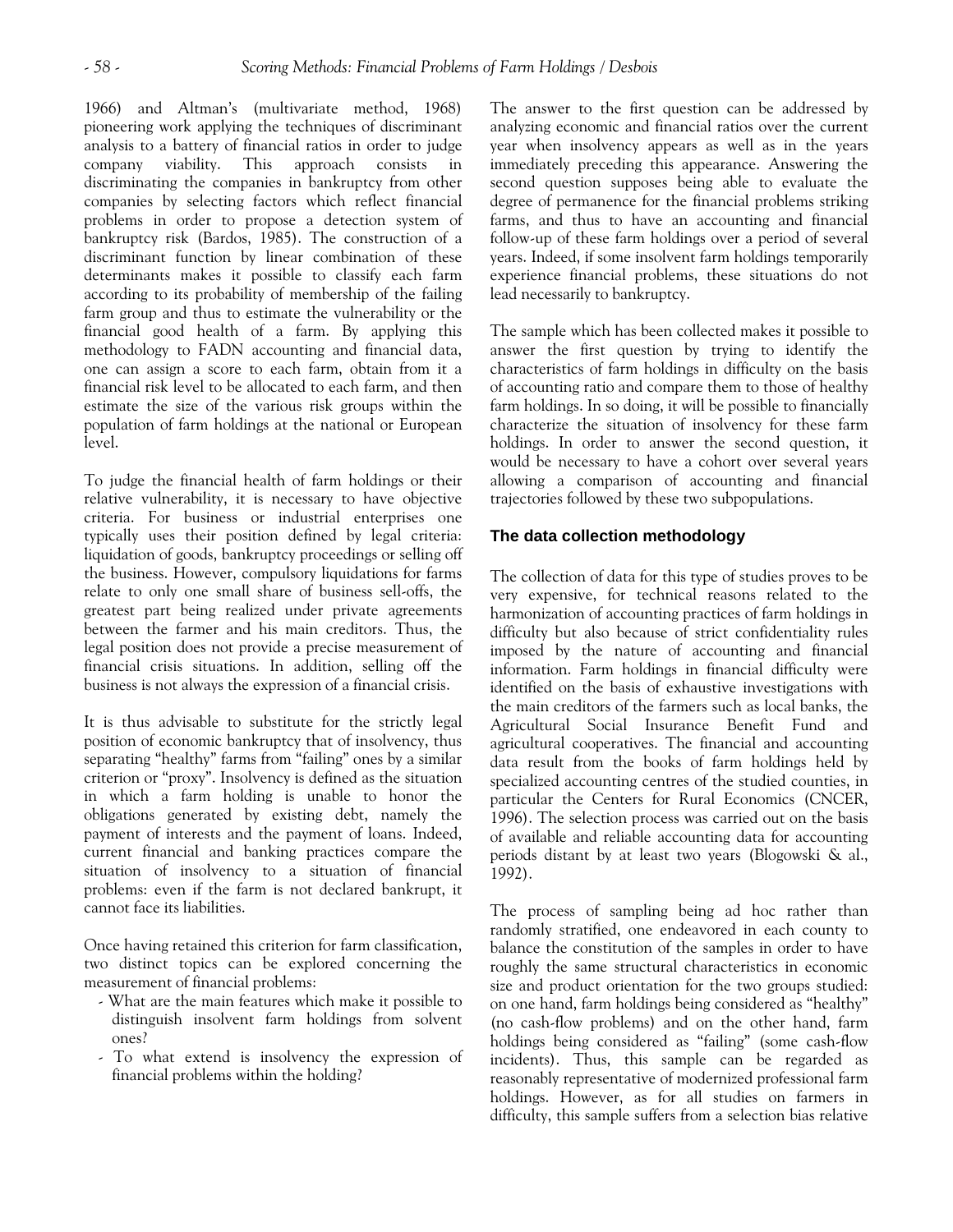to the farm holding population of low economic size for which, below a contractually fixed threshold of turnover, there is no legal requirement to keep regular accounts. This selection bias is reinforced by the delay in the agricultural sector to use accounting tools and the frequent disaffection of accounting centers towards farms with badly degraded financial situations.

# The measurement of insolvency: micro-economic and financial criteria

The sample used for this study comprises 1,260 farm holdings located in the counties *Eure* (27) - 348 farm holdings, *Nord* (59) - 282 farm holdings, *Orne* (61) - 333 farm holdings, and *Seine-Maritime*- (76) - 297 farm holdings, that are comparable in their dominant agricultural productions because for the majority they are specialized in field crops. The sub-samples are balanced in their size and the observation carried out covers the period from 1988 to 1994 (each farm holding is observed only during one year).

The structure of these samples is described by the following variables:

| <b>CNTY</b>    | county index;                              |
|----------------|--------------------------------------------|
| <b>DIFF</b>    | incident $(1=$ healthy;<br>payment         |
|                | $2 = \text{failure};$                      |
| <b>STATUS</b>  | legal status (1 = individual holder; $0 =$ |
|                | company);                                  |
| <b>HECTARE</b> | agricultural area used - AAU<br>(in        |
|                | hectares);                                 |
| ToF            | type of farming index;                     |
| OWNLAND        | owned land $(O = Yes ; N = No);$           |
| AGE            | holder's age (or youngest holder's age);   |
| <b>HARVEST</b> | harvest year concerned.                    |

The battery of economic and financial criteria comprises 22 ratios selected according to the following topics. Note that EBITDA refers to Earnings Before Interest, Taxes, Depreciation and Amortization.

# **Capitalization**

- *r1* total debt / total assets;
- *r2* stockholders' equity / invested capital;
- *r3* short term debt / total debt;
- *r4* short term debt / total assets;
- *r5* long and medium term debt / total assets;

#### **Weight of the debt**

- *r6* total debt / gross product;
- *r7* long and medium term debt / gross product;
- *r8* short term debt / gross product;

# **Liquidity**

- *r11* working capital / gross product;
- *r12* working capital / (real inputs financial expenses);
- *r14* short term debt / circulating assets;

# **Debt servicing**

- *r17* financial expenses / total debt;
- *r18* financial expenses / gross product;
- *r19* (financial expenses+ refunding of long and medium term capital) / gross product;
- *r21* financial expenses / EBITDA;
- *r22* (financial expenses + refunding of long and medium term capital)/EBITDA;

# **Capital profitability**

*r24* EBITDA /total assets;

# **Earnings**

- *r28* EBITDA / gross product;
- *r30* available income / gross product;
- *r32* (EBITDA financial expenses) / gross product;

# **Productive activity**

*r36* immobilized assets / gross product; *r37* gross product / total assets.

# **Principal Component Analysis of financial ratios**

In order to synthesize the information contained in this battery of financial ratios, a principal components analysis (PCA) was carried out on the basis of standardized variables (standardized or normalized PCA). Correlations between our variables and the two first principal components are displayed in Figure 1.

The *F1* axis represents nearly *47 %* of the accounting ratio dispersion. The active variables best correlated with the positive side of this axis are:

- two ratios representing the weight of the debt, the total debt / gross product ratio [*r6*] and the current liability / gross product ratio [*r8*];
- two ratios representing the debt service, the financial expenses / gross product ratio [*r18*] and the financial expenses / EBITDA ratio [*r21*];
- a ratio representing the capitalization, the total debt / total asset ratio [*r1*] constituting what is called the total debt ratio (TDR);
- a ratio expressing the need for liquidity, the current liability / circulating asset ratio [*r14*].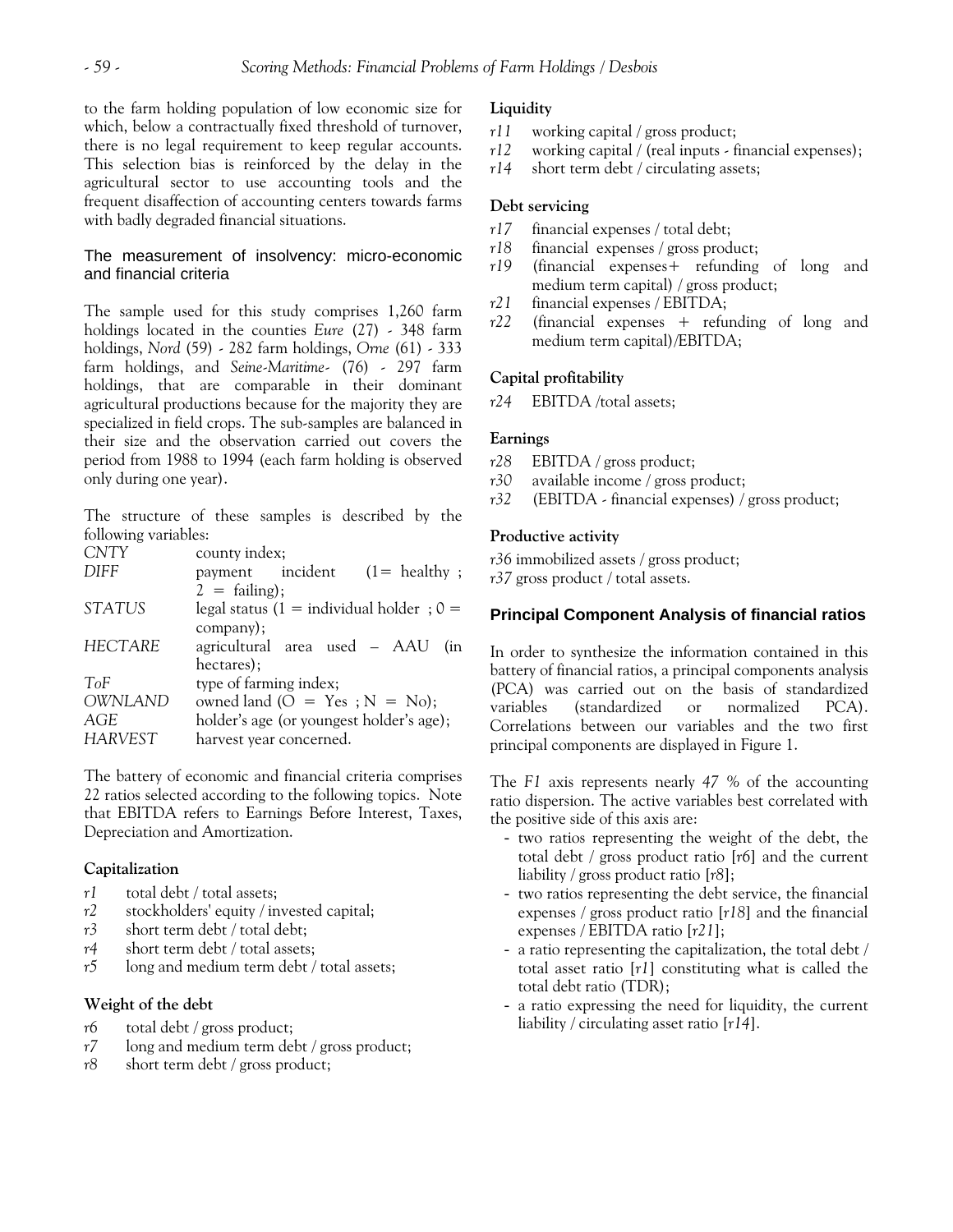On the negative side of the *F1* axis, the best-correlated active variables are:

- two ratios concerning results, the available income / gross product ratio [*r30*] and the (EBITDA financial expenses) / gross product ratio [*r32*];
- a ratio representing the weight of the debt, the stockholders' equity / invested capital ratio [*r2*];
- two working capital ratios, the working capital / gross product ratio [*r11*] and the working capital / (real inputs - financial expenses) ratio [*r12*].

The active variables least correlated with this axis are:

- two ratios of productive activity, the immobilized assets / gross product ratio [*r36*] and the gross product / total asset ratio [*r37*];
- the current liability / total debt ratio [r3].

The quantitative additional variables describing the structure of the sample, such as the holder's age [*AGE*] or the agricultural area used by the holding [*HECTARE*] are correlated at an insufficient level with the first two factors so that their projections on the first factorial plane cannot be interpreted.

The same applies to the set of additional logical variables coding the categories of the qualitative variables which describe the structure of the sample; we however note that the logical variables [*LDIFF0*] and [*LDIFF1*], coding each category of the qualitative variable indicating the occurrence or not of financial problems, are near the correlation circle (see Figure 1). Their correlation with the factorial axes, in particular the first, being sufficiently high, we can interpret their respective localizations on the *F1* axis like absence [*LDIFF0*] or presence [*LDIFF1*] indicators of financial problems for the farm holdings being located in the same area of the plan (*F1<0* semiaxis, respectively *F1>0* semi-axis).

This interpretation is confirmed by the use of the financial problem indicator [*DIFF*] as an illustrative variable in the projection of the individual observations on the first factorial plane: each farm holding is then located by the value coding the category (label '*2*' if there are financial problems, label '1' if not). Thus, one obtains a density graph (see Figure 2), which by the respective localization of the labels confirms the discriminatory power of the first factorial axis between the "healthy farm" group (label '1') and the "failing farm" group (label '*2*').

Note that the correlation computation between the *F1* axis and the coding indicators of the other qualitative variables does not show evidence of relationship with another structure variable, for the farm holdings. The projection of the other qualitative variables describing the structure of the farms does not show any segregation of the categories according to the first axis, thus validating the effort to obtain a balanced composition of the sample in terms of structure variables for the two groups studied.

Thus, the *F1* axis consists of an opposition between a group of ratios expressing debt importance in terms of capitalization, debt burden and liquidity (*F1>0*) and a group of ratios translating the importance of results and co-varying in opposite direction (*F1<0*). Hence, farm holdings having financial problems are characterized by an important debt with high values for their corresponding ratios and low values for the income ratios.

The *F2* axis represents nearly 17% of the ratio variability and is interpreted in terms of debt structure and productive efficiency. Indeed, the ratios best correlated with the *F2* axis are, in terms of productive efficiency:

- in the *F2>0* half-plane, the productive activity ratio [*r37*], gross product divided by the total asset, and the capital profitability ratio [*r24*], EBITDA divided by the total asset;
- in the opposite *F2<0* half-plane the [*r36*] ratio, immobilization divided by gross product, the quasi inverse function of [*r37*], the previous productive activity ratio;

and in terms of debt structure:

- the capitalization ratios in the *F2>0* half-plane, namely [*r3*], current liability / total debt, and [*r4*], current liability / total asset;
- opposed to mainly the [*r7*] ratio, the burden of long and medium term loans, and to the [*r12*] and [*r11*] ratios expressing the relative importance of working capital.

Thus, the *F2* axis represents the relationship between a greater or smaller productive efficiency and a higher or smaller amount of current liability compared to the total debt. For the most intensive farm holdings, which have more important requirements for working capital than more extensive farm holdings, the absence of available equities generates a relatively more important debt in the short term to meet this need.

The cloud of the "failing" farm holdings appears more dispersed according to the *F2* axis than the cloud of the "healthy" farm holdings in the first factorial plane; this consolidates this interpretation.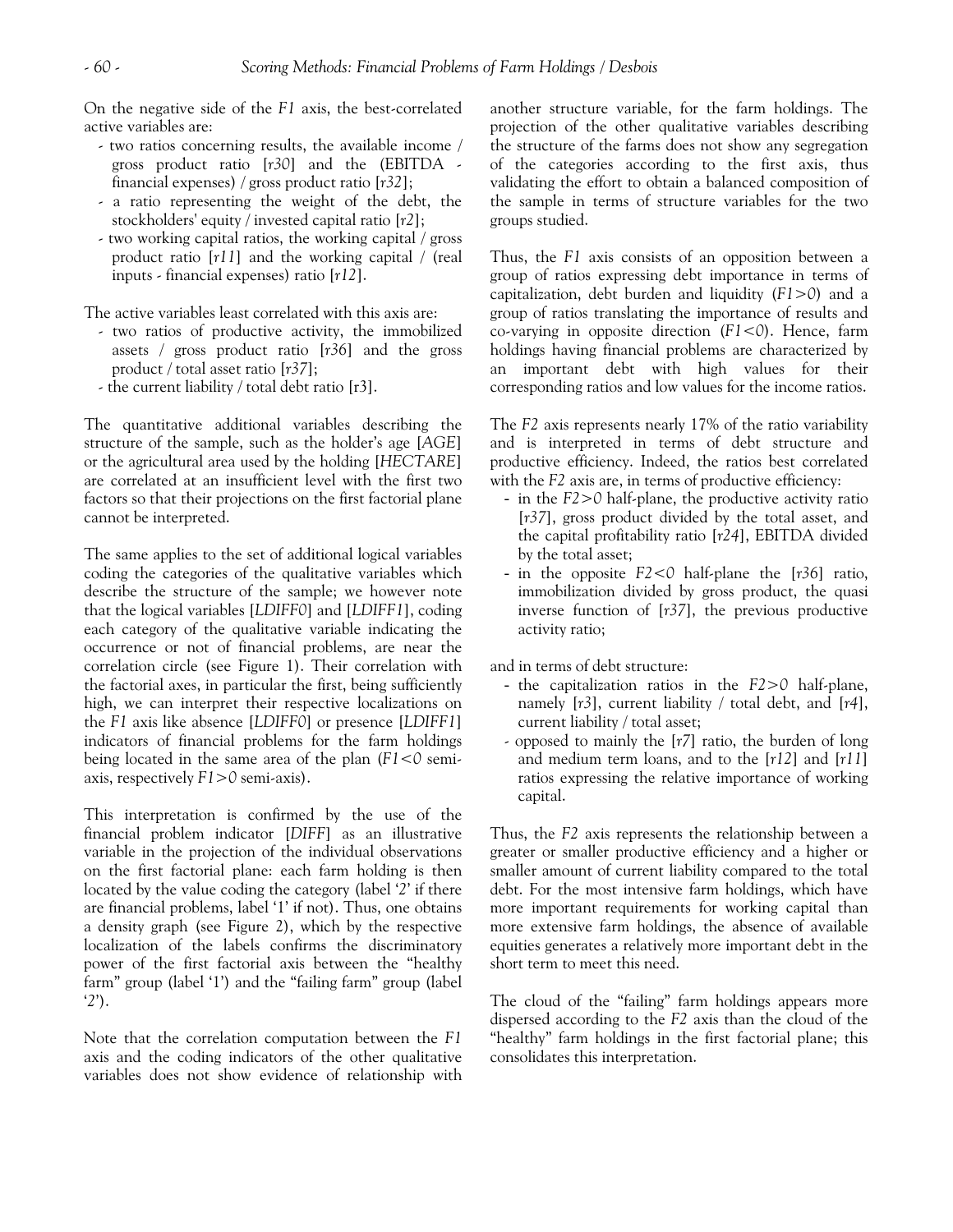

**Figure 1.** Projection of the financial ratios on the first factorial plane of the normalized PCA.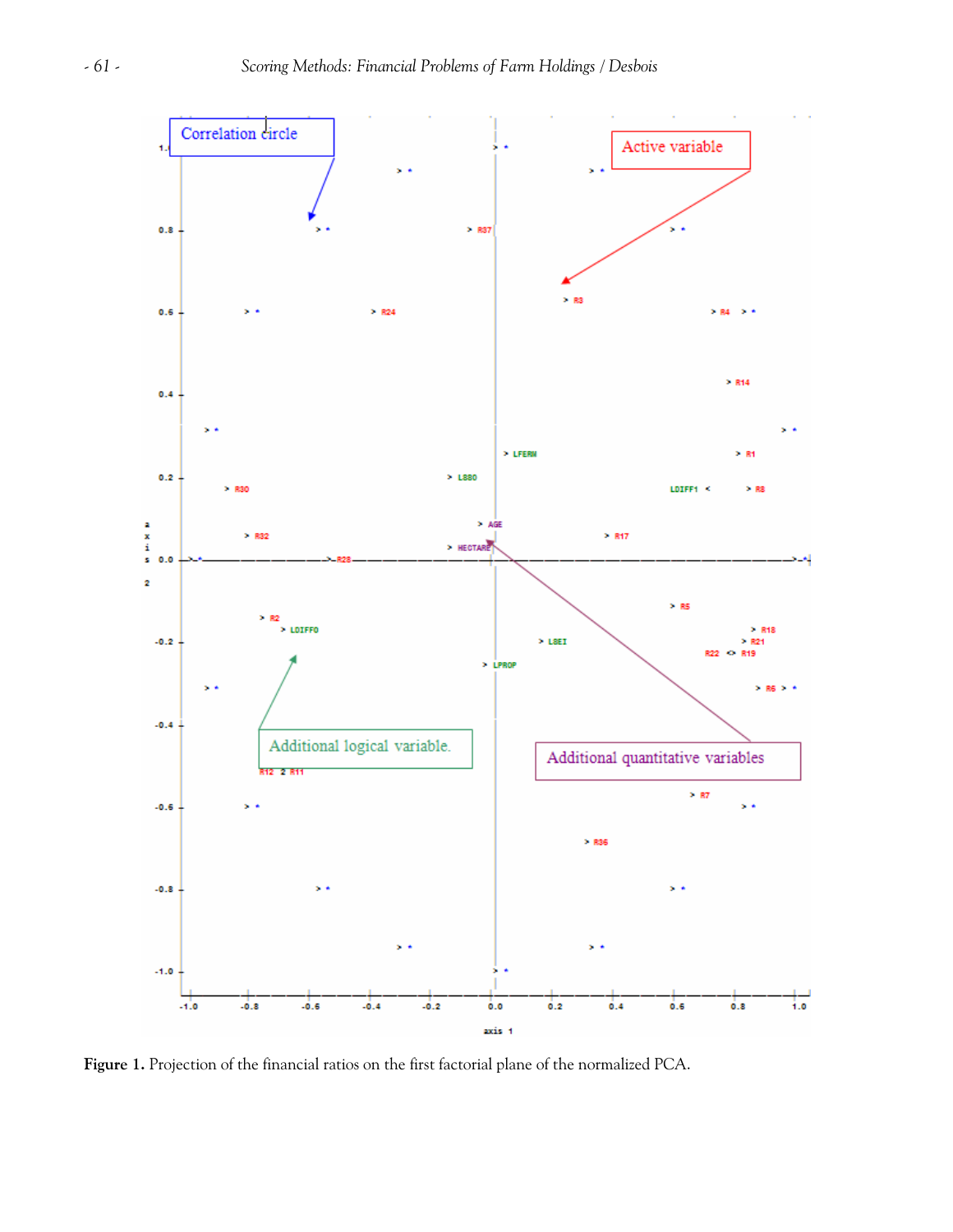

**Figure 2.** Plot of the farm holdings in the first factorial plane of the normalized PCA based on financial ratios with illustrative variable LDIFF  $(1="text{healthy"; } 2="text{ failing").}$ 

|                         | THE EIGENVALUES   |                    | $VAL(1) = 10.26466$ |                     |                                                                                                   |
|-------------------------|-------------------|--------------------|---------------------|---------------------|---------------------------------------------------------------------------------------------------|
| NUM                     | <b>EIGENVALUE</b> | PERCT. CUMUL DELTA |                     |                     | *  EIGENVALUE HISTOGRAM                                                                           |
| 1                       | 10.26466          | 46.658             | 46.658              |                     |                                                                                                   |
| $\overline{\mathbf{2}}$ | 3.69294           | 16.786             | 63.444              | $29.871$ *          |                                                                                                   |
| 3                       | 2.46976           | 11.226             | 74.670              | $5.5601*$           |                                                                                                   |
| 4                       | 1.58131           | 7.188              | 81.858              |                     | $4.038$ * *********                                                                               |
| 5                       | 1.19154           | 5.416              | 87.274              |                     | $1.772$ * *******                                                                                 |
| 6                       | .82654            | 3.757              | 91.031              | $1.659$ * *****     |                                                                                                   |
| 7                       | .59810            | 2.719              | 93.749              | $1.038$ * ***       |                                                                                                   |
| 8                       | .38601            | 1.755              | 95.504              | $.964$ * *          |                                                                                                   |
| 9                       | .25027            | 1.138              | 96.642              | $.617$ * *          |                                                                                                   |
| 10                      | .16708            | .759               | 97.401              | $.378$ $*$ $*$      |                                                                                                   |
| 11                      | .13706            | .623               | 98.024              | $.136$   *   *      |                                                                                                   |
| 12                      | .12747            | .579               | 98.603              | $.044$   *   *      |                                                                                                   |
| 13                      | .09370            | .426               | 99.029              | $.153$  * *         |                                                                                                   |
| 14                      | .05840            | .265               | 99.295              | $.160$   $*$        |                                                                                                   |
| 15                      | .04450            | .202               | 99.497              | $.063$   *          |                                                                                                   |
| 16                      | .04033            | .183               | 99.680              | $.019$ <sup>*</sup> |                                                                                                   |
| 17                      | .02259            | .103               | 99.783              | $.081$   *          |                                                                                                   |
| 18                      | .01464            | .067               | 99.850              | $.036$   *          |                                                                                                   |
| 19                      | .01202            | .055               | 99.904              | $.012$ *            |                                                                                                   |
| 20                      | .01047            | .048               | 99.952              | $.007$   *          |                                                                                                   |
| 21                      | .00637            | .029               | 99.981              | $.019$ <sup>*</sup> |                                                                                                   |
| 22                      | .00424            |                    | $.019$  100.000     | $.010$  *           |                                                                                                   |
|                         |                   |                    |                     |                     |                                                                                                   |
|                         |                   |                    |                     |                     | Histogram of the eigenvalues, extract from the listing of ADANCOMP procedure, principal component |
|                         |                   |                    |                     |                     | analysis, ADDADSAS software (cf. [Flavigny and Lebeaux, 1998])                                    |
|                         |                   |                    |                     |                     |                                                                                                   |
|                         |                   |                    |                     |                     |                                                                                                   |

**Figure 3.** Selection of eigenvalues higher than 1.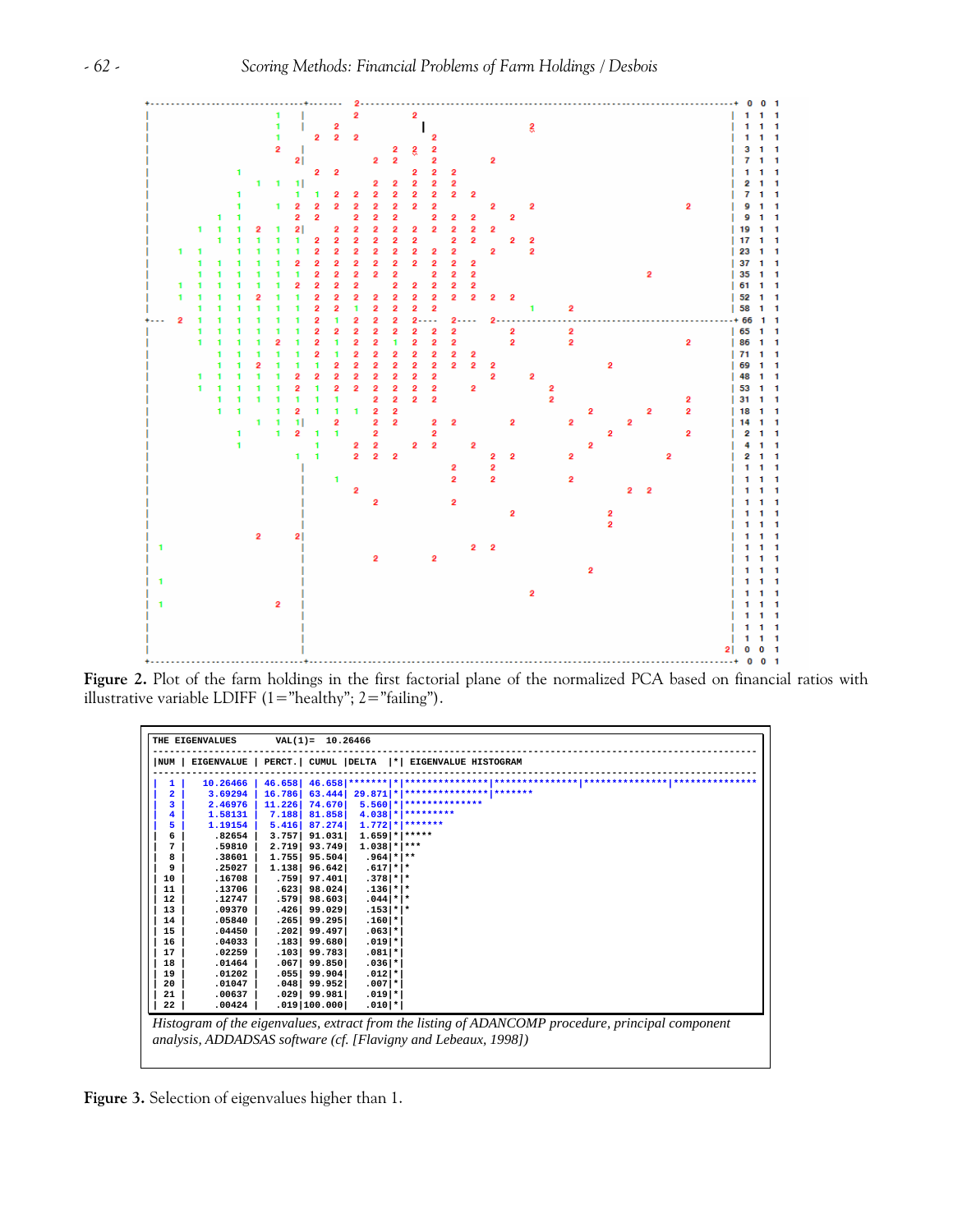The interpretation of the higher rank axes (five axes correspond to eigenvalues greater than one, see Figure 3) proves to be more delicate:

- the F3 axis seems to characterize a sub-group of farm holdings where the productive efficiency ([*r24*] ratio of capital profitability and [*r28*], result ratio of the EBITDA to the gross product) is positively correlated with a higher debt in the medium and long term ([*r5*] ratio) and negatively with a lower debt in the short term ([*r3*] ratio);
- the *F4* axis seems specific to a sub-group characterized by an important EBITDA [*r28*] performing well at the price of strong fixed assets compared to their gross product [*r36*];
- finally, the *F5* axis appears to be specific to farm holdings which have significant financial expenses compared to the amount of their debt [*r17*]; that can be a sign of extremely jeopardized financial situations.

The eigenvalues corresponding to the axes of rank higher than 5 are lower than the unit (cf. Graph 3 of eigenvalues) and do not offer any interesting correlation (i.e. higher than 0.3 in absolute value) in terms of factorial projection. One thus chooses to regard the corresponding share of inertia (13%) as residual.

On the basis of the battery of financial ratios studied, the subspace of the first five principal components gathers more than *87 %* of the total inertia and thus constitutes a good summary of the sample variability. The first factorial plane gathers more than *63 %* of the total inertia. Considering the respective positions of the healthy and failing groups of farm holdings on the first factorial plane, we see that the *F1* axis could be used as an index of classification (see Figures 2 and 4).

Indeed, the average coordinate of the "healthy" group on the *F1* axis is approximately equal to  $\mu_0 \approx -0.6754$  while the average coordinate of the "failing" group is approximately equal to  $\mu_1 \approx 0.7266$ .

A geometrical rule of classification for a farm holding  $i_0$ which does not belong to the training sample consists in positioning the farm holding in relation to the "pivot point", i.e. the median point of the segment linking the two group barycenters on the *F1* axis, that is to say

$$
\frac{\mu_0 + \mu_1}{2} = 0.0256:
$$



**Figure 4.** Distribution of the two sub-groups according to the first factorial axis.

- $\cdot$  if  $FI(i_0)$  < 0.0256, then the management of the farm holding is declared 'not at risk' (RISK=0);
- $\cdot$  if  $F1(i_0) > 0.0256$ , then the management of the farm is declared 'risky'  $(RISK=1)$ ;
- $\cdot$  if  $F1(i_0) = 0.0256$ , then the assignment of the farm holding to one of the two groups can be carried out on the basis of random sampling.

The application of this rule to the training sample (see Figure 5) gives us a satisfactory percentage of correctlyclassified "healthy" farm holdings (*91.7 %*), however it is less satisfactory for the "failing" farm holdings (*79.6 %*). Even if this rule does not take account of the dispersion differences between the two groups, it is better than a rule based on a single ratio. Indeed, let us take as pilot ratio the debt ratio [r1] because, on the one hand, it is very much used by management professionals who know it as the Total Debt Rate (TDR) and, on the other hand, it is well correlated with the *F1* axis (*r=0.81*). With a *28 %* TDR median for French farm holdings, we correctly classify the near total of the "failing" farm holdings (*99 %*) but nearly *66 %* of the "healthy" farm holdings are also classified as "indebted" (i. e. with a debt greater than the TDR median).

Using the third quartile (see Figure 6) rather than the median, that is to say a 48 % TDR bound, we improve our percentage of correctly-classified among the "healthy" ones to *74.1 %*, but our percentage of classification errors climbs to *11.4 %* within the group of "failing" farm holdings.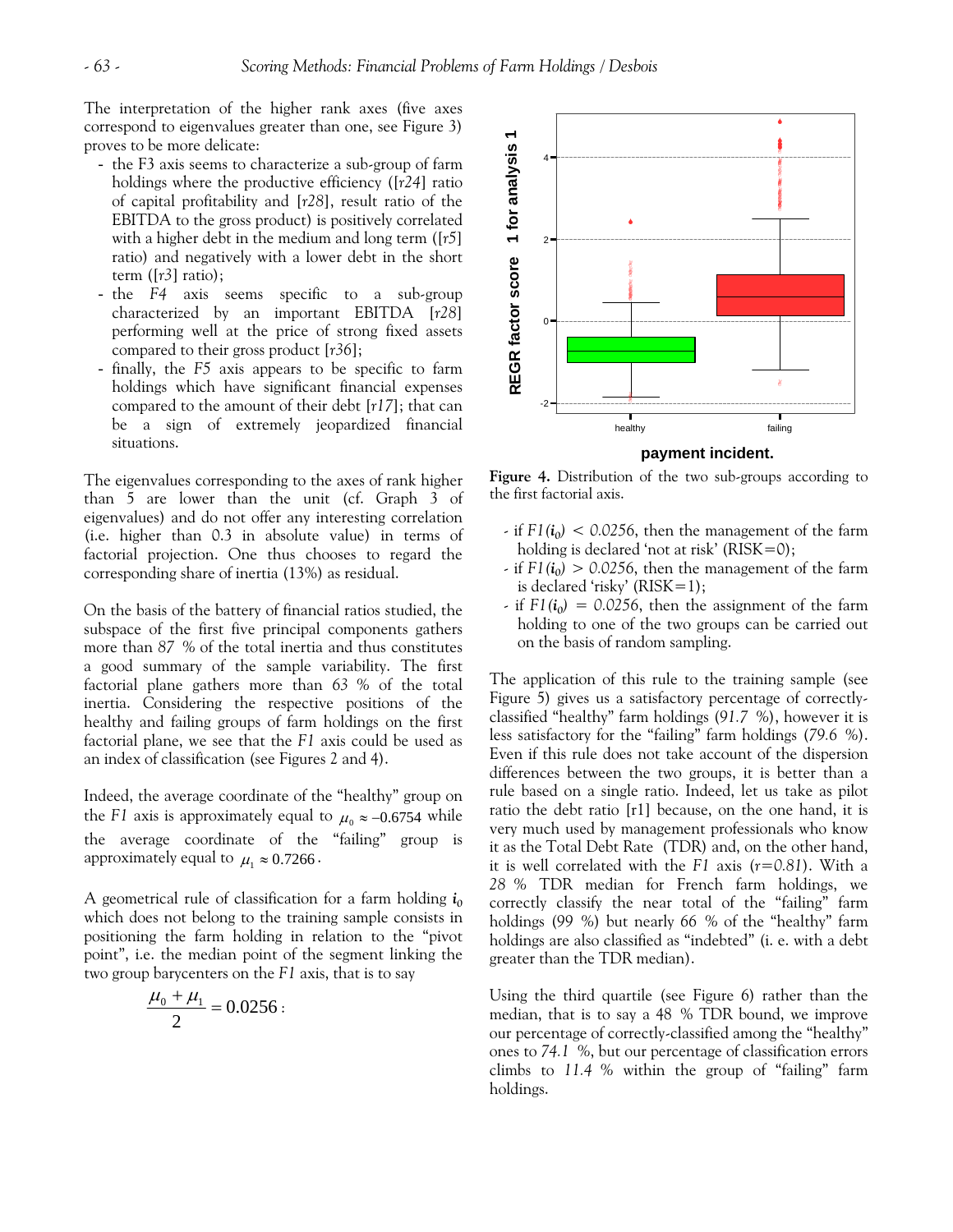



**Figure 5.** Classification results for each sub-group, according to the first factorial coordinate.

Using the information provided by the sample for the TDR and the same geometrical rule of classification as previously (the pivot point rule), we obtain, with the "indebted" indicator, better correctly-classified percentages in the two groups (*86.4 %* for the "healthy" ones and *77.8 %* for the "failing" ones), however the classification performances remain lower than those based on the *F1* axis, which carries out a more pertinent compromise, as a linear combination of the whole set of accounting ratios with respect to the financial failure phenomenon.

Thus, depending on the institutional position (borrower, lender or regulator), there will be an interest in privileging one or another criterion. The banker will privilege the median TDR criterion because it minimizes the incurred risk of non-repayment. On the other hand such a criterion can appear abusive to a potential borrower who would have to support the cost of the classification errors made on the "healthy" farm holdings. Provided the costs are symmetrical, a regulator will privilege a criterion having similar error rates for each contracting party, even a global rate error on the whole set to classify.

However, if the first principal component proves to be an acceptable discriminating factor for a regulator privileging

Figure 6. Classification results according to the total debt rate for each subpopulation.

general interests, the use of a technique specifically designed to maximize the overall score of correctlyclassified holdings can enable us to improve classification performances. A discriminant analysis makes it possible to achieve this goal:

- · by seeking directions of projection, which maximize inter-group variability and minimize intra-group variability;
- · by taking into account the relative variability of each group;
- · by proposing a probabilistic model to minimize the risk of classification error in the assignment process of individuals.

# **Discriminant analysis with financial ratios**

In order to discriminate as well as possible between the two groups of farm holdings indexed according to their financial problems, we will use a discriminant analysis on the basis of the most relevant financial ratios, to predict the membership of each farm holding to the group defined by the two values of the "payment incidents" categorical variable:

- if no incident of payment intervened (*DIFF='0'*), the farm holding is regarded as financially "healthy";
- on the other hand (*DIFF='1'*), the farm holding is regarded as financially "failing".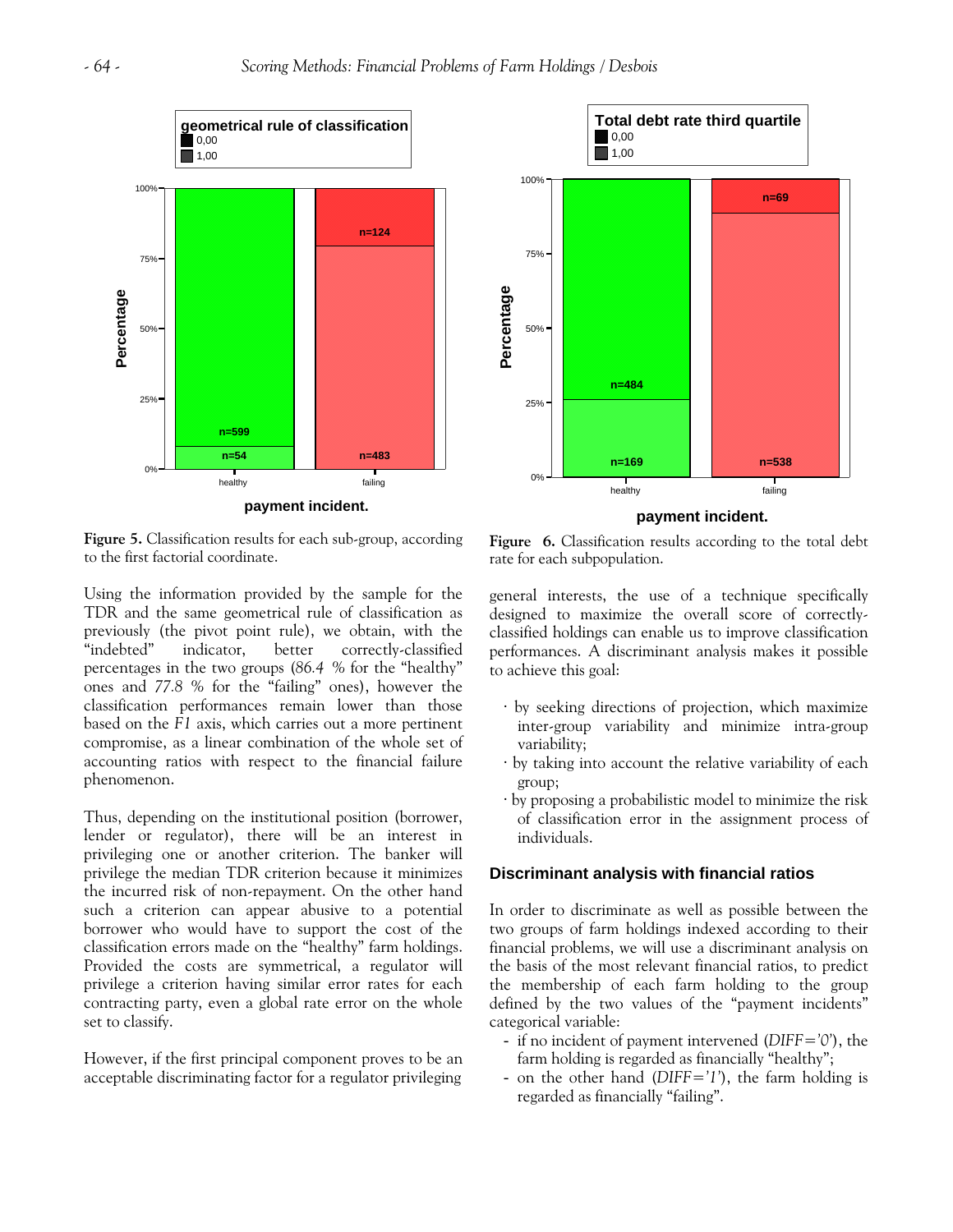$\overline{a}$ 

On the basis of financial ratio combinations used as exogenous (explanatory) variables in the analysis, the discriminant analysis builds discriminant functions in order to assign farm holdings to one of the preset groups, either using a geometrical rule, or using a Bayesian probabilistic rule.

In order to validate the results obtained, we use a cross-validation procedure<sup>[1](#page-9-0)</sup>, which consists in carrying out a classification for each individual in the sample, on the basis of a discriminant linear function obtained with the other individuals of the sample. This is equivalent to carrying out as many estimates as they are individuals in the sample: each classification is carried out on the basis of a training sample consisting of the  $n-1$  remaining individuals. According to this procedure, each classified individual is used as a test-sample for the correctlyclassified percentage computation

**Table 1.** Classification results for each subpopulation, estimated on the basis of a cross-validation procedure.

|                 |               |         | Predicted group<br>membership |         |       |
|-----------------|---------------|---------|-------------------------------|---------|-------|
|                 |               | DIFF    | healthy                       | failing | Total |
| Original Count  |               | healthy | 605                           | 48      | 653   |
|                 |               | failing | 98                            | 509     | 607   |
|                 | $\frac{0}{0}$ | healthy | 92.6                          | 7.4     | 100   |
|                 |               | failing | 16.1                          | 83.9    | 100   |
| $Cross-$        |               |         |                               |         |       |
| validated Count |               | healthy | 605                           | 48      | 653   |
|                 |               | failing | 99                            | 508     | 607   |
|                 | $\frac{0}{0}$ | healthy | 92.6                          | 7.4     | 100   |
|                 |               | failing | 16.3                          | 83.7    | 100   |

*Notes.* a. Cross-validation is carried out only for observations included in the estimation. In cross-validation, each observation is classified according to functions derived from the other observations. b. 88.4% of the original observations are correctly classified. c. 88.3% of the cross-validated observations are correctly classified.

With this classification procedure<sup>[2](#page-9-1)</sup>, one obtains better percentages of correctly-classified holdings for the "failing" farm holding group, that is to say *83.7 %* with the *D* discriminant linear function compared to *78.6 %* with the *F1* first principal component of the PCA. For

the "healthy" farm holding group, the results are practically equivalent, that is to say *92.6 %* for discriminant analysis compared to *92.5 %* with the PCA**.** 

From an exploratory point of view, we use an algorithm which selects the most relevant financial ratios to build the *D* discriminant linear function step by step and discriminates among the two farm holding groups defined by the respective values of the financial problem indicator: *g0*, the group of farm holdings considered as financially "healthy" and *g1*, the group of farm holdings considered as financially "failing". The selection of the financial ratios is based on an estimate of their discriminating capacity. The selection criterion which we use to evaluate the discriminating capacity is the multivariate Wilks lambda, computed on the whole set of financial ratios that make up the *D* function by linear combination. The Wilks lambda can be computed for a single variable (univariate Wilks lambda) making it possible to consider the discriminating capacity of each financial ratio. Its value varies between *0* (infinite discriminating capacity) and *1* (no discriminating capacity): low values indicate large differences between groups and conversely high values indicate small differences between groups.

**Table 2.** Equality test between the two sub-groups for each financial ratio.

| Predicting | Wilks  |         |                  |       |         |
|------------|--------|---------|------------------|-------|---------|
| Ratio      | Lambda | F       | dof <sub>1</sub> | dof 2 | P-level |
| r1         | 0.580  | 909.310 | $\mathbf{1}$     | 1258  | 0.000   |
| r2         | 0.601  | 836.696 | $\mathbf{1}$     | 1258  | 0.000   |
| r3         | 0.930  | 94.186  | $\mathbf{1}$     | 1258  | 0.000   |
| r4         | 0.625  | 753.274 | 1                | 1258  | 0.000   |
| r5         | 0.821  | 274.251 | $\mathbf{1}$     | 1258  | 0.000   |
| r6         | 0.696  | 548.662 | $\mathbf{1}$     | 1258  | 0.000   |
| r7         | 0.853  | 216.115 | $\mathbf{1}$     | 1258  | 0.000   |
| r8         | 0.659  | 651.260 | $\mathbf{1}$     | 1258  | 0.000   |
| r11        | 0.692  | 560.774 | $\mathbf{1}$     | 1258  | 0.000   |
| r12        | 0.679  | 595.992 | $\mathbf{1}$     | 1258  | 0.000   |
| r14        | 0.601  | 834.464 | $\mathbf{1}$     | 1258  | 0.000   |
| r17        | 0.891  | 153.789 | $\mathbf{1}$     | 1258  | 0.000   |
| r18        | 0.665  | 634.839 | $\mathbf{1}$     | 1258  | 0.000   |
| r19        | 0.779  | 356.637 | 1                | 1258  | 0.000   |
| r21        | 0.779  | 357.187 | 1                | 1258  | 0.000   |
| r22        | 0.828  | 261.308 | $\mathbf{1}$     | 1258  | 0.000   |
| r24        | 0.956  | 58.160  | $\mathbf{1}$     | 1258  | 0.000   |
| r28        | 0.848  | 226.257 | $\mathbf{1}$     | 1258  | 0.000   |
| r30        | 0.681  | 588.130 | $\mathbf{1}$     | 1258  | 0.000   |
| r32        | 0.669  | 622.098 | $\mathbf{1}$     | 1258  | 0.000   |
| r36        | 0.990  | 12.243  | $\mathbf{1}$     | 1258  | 0.000   |
| r37        | 0.997  | 3.491   | $\mathbf{1}$     | 1258  | 0.062   |

<span id="page-9-0"></span> $1$  The "re-substitution method", classifying the observations from the training sample used for parameter estimation, leads to an overestimation bias in the correctly-classified percentage. In case of relatively small samples, cross-validation or bootstrap methods can be used in order to overcome the difficulty in drawing validation samples independently from the learning sample.

<span id="page-9-1"></span><sup>&</sup>lt;sup>2</sup> The classification procedure used to obtain these results assumes the equality of the local variance-covariance matrices for each group. In this case, the classification rule is linear and the obtained partitions between the groups are hyper-planes (here for two groups, a line into a plane).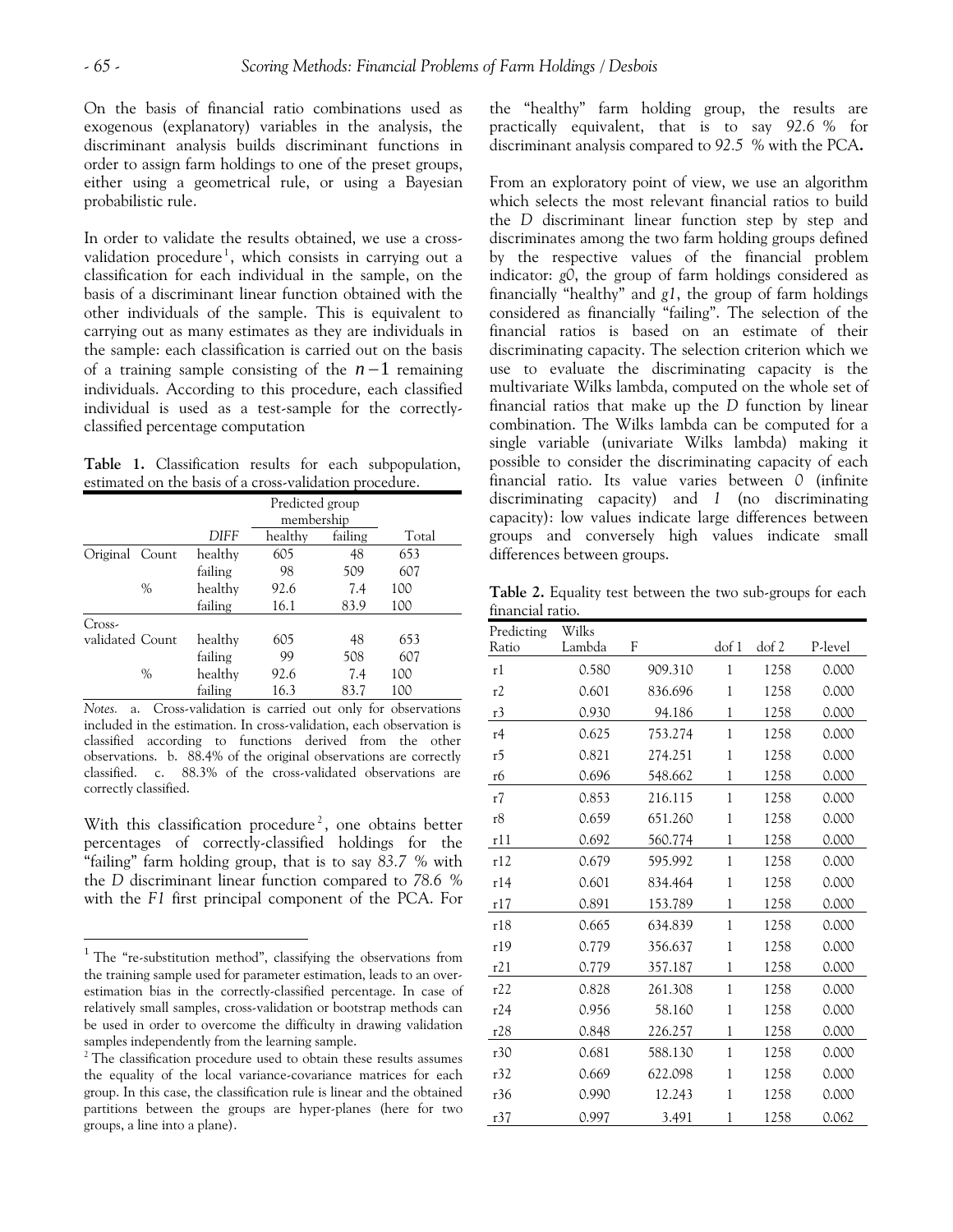Using these results, let us recall that for two groups, the *F* statistic, ratio of the between-groups variance on the intra-groups variance, is equivalent to the square of Student's *T* statistic for groups with equal variance.

We can check on Table 2 that the univariate Wilks lambda, measuring the discriminating capacity of each ratio, is an inverse function of the *F* statistic, that is to say, for example for  $r_1$ :

$$
\Lambda = \frac{1}{\left[1 + \frac{F}{(n-2)}\right]} = \frac{1}{\left[1 + \frac{909.310}{(1258)}\right]} \approx 0.580
$$

Thus, this table states that the ratio with the strongest discriminating capacity is definitely the [*r*1] ratio, the total debt rate commonly used by the professional community of financial management. However, other ratios also have a strong discriminating capacity such as [*r2*] the owned percentage of capital stocks, which is also a debt weight ratio, and [*r14*], the current liability related to the circulating asset, which is a working capital ratio.

In the multivariate case, the total sum of squares and coproduct matrix *T* is broken up into the between-groups sum of squares and co-product matrix *B* and into the within-groups sum of squares and co-product matrix *W* as in the univariate case:  $\overline{T} = B + W$ .

With two groups, we can obtain only one discriminant function. The lambda of the multivariate Wilks test associated with this discriminating linear function *D1*, is given by the ratio of the determinants of the withingroups variance-covariance matrix *W\** and the betweengroups variance-covariance matrix *B\**:

$$
\Lambda = \frac{\det(W^*)}{\det(B^*)}
$$

**Table 3.** Value of the multivariate Wilks lambda associated with the discriminant linear function.

| Discriminant<br><b>Function</b> | Wilks<br>Lambda | Chi-square | dof | P-level |
|---------------------------------|-----------------|------------|-----|---------|
| 171                             | (141)           | 1104 954   |     | റ റററ   |

The statistical function associated with the Wilks lambda follows a  $\chi^2$  distribution with  $p(K-1)=9$  degrees of freedom under the null hypothesis of mean equality for  $K=2$  groups with  $p=9$  variables introduced into the model (see Table 3). The p-value, less than one in a thousand, leads to the conclusion that the average scores of the two groups differ significantly according to the discriminant linear function (Table 3).

Another measure of the discriminating capacity of the discriminant linear function is the canonical correlation coefficient between the subspace generated by the indicating variables of the two groups and the subspace generated by the linear combinations of financial ratios (see Table 4).

**Table 4.** Eigenvalue and canonical correlation coefficient associated with the discriminant linear function.

| Discriminant<br><b>Function</b> | Eigen<br>Value | $\mathcal{O}_{\alpha}$ | Variance Cumulative % Canonical | Correlation |
|---------------------------------|----------------|------------------------|---------------------------------|-------------|
| D1                              | 1.426          | 1 ററ                   | 1ററ                             | 0.767       |

As in an analysis of variance, the variance homogeneity assumption is critical to carrying out the estimates: if the groups have similar local variancecovariance matrices, the discriminant functions will be estimated on the basis of a common intra-group variancecovariance matrix and the discriminant functions will be linear; on the other hand, if the groups do not have similar variance-covariance matrices, the discriminant functions will be estimated on the basis of *K* variancecovariance matrices, i.e. for each group, and they will be quadratic.

**Table 5.** Natural logarithm of the within-groups variancecovariance matrix determinants and result of the multivariate Box's test.

| Payment Incident Indicator | Rank | Determinant Logarithm |
|----------------------------|------|-----------------------|
| healthy                    | 22   | $-137.658$            |
| failing                    | 22   | $-99.610$             |
| Pooled Within-Groups       | 22   | $-106.509$            |
| Box's M                    |      | 16,128.311            |
| Approximate F              |      | 62.605                |
| dof <sub>1</sub>           |      | 253                   |
| dof 2                      |      | 4,769,909             |
| p-value                    |      | 0.000                 |

Box's *M* statistic, based on the natural logarithm of the determinant of each local variance-covariance matrix, makes it possible to build a multivariate test for the comparison of variance-covariance matrices: the probability level associated with the Fisher-Snedecor distribution of a *F* ratio value computed on the basis of Box's *M* statistic, less than one in a thousand, leads to the rejection of the null hypothesis of equality of the variance-covariance matrices for the two groups. This statistical test confirms the conclusions drawn from the graphic projection of the individuals from the two groups in the first factorial plane. However, like its univariate counterpart, Box's test is very sensitive to the normality assumption on the distributions. This normality not having being satisfied because of the asymmetrical character of the various ratio distributions, it is appropriate to regard the result of the test as an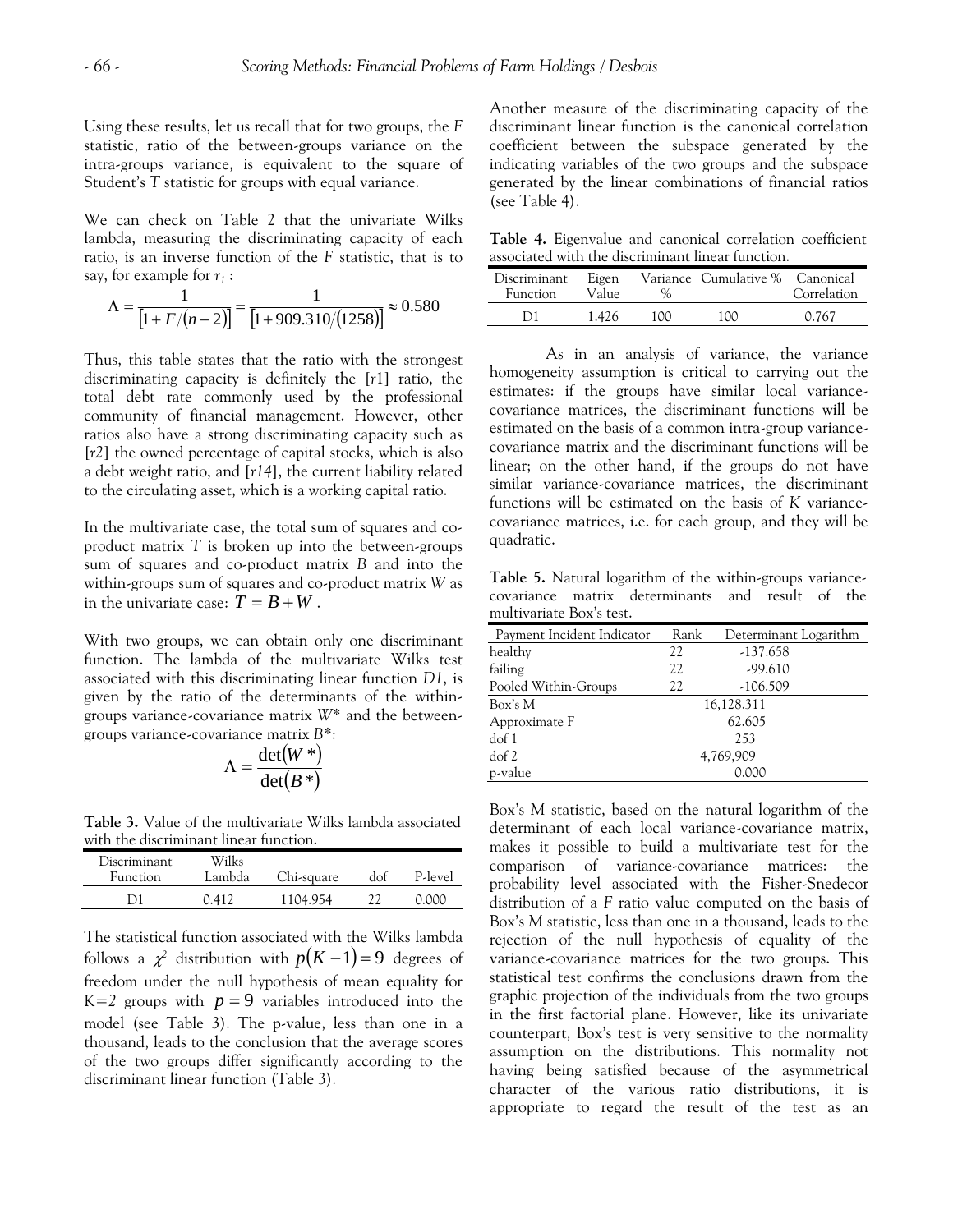additional index but not as a proof of the ratio distribution heteroscedasticity related to these two groups of farm holdings.

As in multiple regression, the stepwise selection process takes into account the correlations between discriminating variables (Table 6).

**Table 6.** Stepwise selection of the predictors discriminating the two groups of farm holdings according to the criterion minimizing Wilks' lambda.

|                | Predictors                                           | Wilks Lambda |                  | Exact F   |                  |      |                    |
|----------------|------------------------------------------------------|--------------|------------------|-----------|------------------|------|--------------------|
| Step           | Included                                             | Statistic    | dof <sub>1</sub> | Statistic | dof <sub>1</sub> |      | $dof 2$ P level    |
| 1              | r1                                                   | 0.580        | 1                | 909.310   | 1                | 1258 | 0.000              |
| 2              | r32                                                  | 0.502        | 2                | 624.223   | $\overline{c}$   | 1257 | 0.000              |
| 3              | r14                                                  | 0.467        | 3                | 478.407   | 3                | 1256 | 0.000              |
| $\overline{4}$ | r17                                                  | 0.453        | 4                | 378.131   | 4                | 1255 | 0.000              |
| 5              | r2                                                   | 0.445        | 5                | 312.664   | 5                | 1254 | 0.000              |
| 6              | r3                                                   | 0.437        | 6                | 268.833   | 6                | 1253 | 0.000              |
| $\overline{7}$ | r36                                                  | 0.429        | 7                | 237.793   | 7                | 1252 | 0.000              |
| 8              | r21                                                  | 0.423        | 8                | 212.917   | 8                | 1251 | 0.000              |
| 9              | r7                                                   | 0.422        | 9                | 190.439   | 9                | 1250 | 0.000              |
| 10             | r18                                                  | 0.419        | 10               | 173.322   | 10               | 1249 | 0.000              |
| 11             |                                                      | 0.420        | 9                | 192.062   | 9                | 1250 | 0.000              |
|                | Motor, For Wille Lambda $d_0f^2 = 1$ $d_0f^2 = 1258$ |              |                  |           |                  |      | السالة وموجود وبال |

*Notes:* For Wilks' Lambda, dof2 = 1, dof3 = 1258. In step 11, r1 was excluded.

For instance, the total debt rate [*r1*] ratio, introduced in the first step because acting as the most discriminating variable, is eliminated in the last step of the selection process because it can be sufficiently reconstituted in an approximate way as a linear combination of the other ratios introduced into the preceding steps.

From this follows the linear discriminant function *D1*  (Fisher's score)*,* which is expressed with "standardized coefficients" as a linear combination of the standardized discriminating variables (see Table 7).

**Table 7.** Standardized coefficients of the discriminant function allowing computing each farm holding score.

| Predictors                                            | Discriminant<br>Function<br>D1 |
|-------------------------------------------------------|--------------------------------|
|                                                       |                                |
| stockholders' equity / invested capital [r2]          | $-0.568$                       |
| short-term debt / total debt [r3]                     | $-0.413$                       |
| long and medium-term debt / gross product [r7]        | $-0.311$                       |
| short-term debt / circulating asset [r14]             | $-0.200$                       |
| financial expenses / total debt [r17]                 | 0.111                          |
| financial expenses / gross product $[r18]$            | 0.304                          |
| financial expenses / EBITDA [r21]                     | 0.455                          |
| $(EBITDA - financial$ expenses) / gross product [r32] | 0.473                          |
| immobilized assets / gross product [r36]              | 0.499                          |
|                                                       |                                |

That is to say:

$$
\begin{aligned} D_{1}(i_{0})= -0.568Z_{r2} - 0.413Z_{r3} - 0.311Z_{r7} - 0.2Z_{r14} + 0.111Z_{r17} + 0.304Z_{r18} \\ + 0.455Z_{r21} + 0.473Z_{32} + 0.499Z_{r36} \end{aligned}
$$

where  $Z_{r_j}$  is the standardized value of the *j<sup>th</sup>* ratio,  $r_j$ .

The score value  $D_i(i_0)$  derived from this equation can be corresponding  $D_1$ -coordinate of the median point giving the threshold value  $c = 0.086$ . located with respect to the average scores of the groups in the following way: the farm holding  $i_0$  is assigned to one group on the basis of the geometrical rule using the median point of the segment linking the barycenters (weighted means, see Table 8) of the two groups, the

- if the score  $D_1 (i_0) < c$ , then the farm holding is classified as "healthy";
- if the score  $D_1 (i_0) > c$ , then the farm holding is classified as "failing";
- if the score  $D_1 (t_0) = c$ , then the farm holding is assigned to the group by random drawing.

**Table 8.** Weighted mean value of the linear discriminant function for each group of farm holdings.

|                  | Function |  |
|------------------|----------|--|
| Payment incident |          |  |
| healthy          | $-1.133$ |  |
| failing          | . 210    |  |

*Note:* The unstandardized Canonical Discriminant Functions are estimated at group barycenters.

To carry out the estimated classification of a farm holding which does not belong to the sample-test, we will use for convenience reasons the linear combination issued from the original variables, with unstandardized coefficients (Table 9):

**Table 9.** Unstandardized coefficients issued from the original variables, to be used for the score computation.

|                                                     | Function |
|-----------------------------------------------------|----------|
| Predictors                                          | D1       |
| stockholders' equity / invested capital [r2]        | $-2.542$ |
| short-term debt / total debt [r3]                   | 2.398    |
| long and medium-term debt / gross product [r7]      | 1.099    |
| short-term debt / circulating asset [r14]           | 0.604    |
| financial expenses / total debt [r17]               | 18.702   |
| financial expenses / gross product $[r18]$          | $-6.798$ |
| financial expenses / EBITDA [r21]                   | $-0.622$ |
| (EBITDA - financial expenses) / gross product [r32] | $-4.163$ |
| immobilized assets / gross product [r36]            | 0.192    |
| (Constant)                                          | 444 ن    |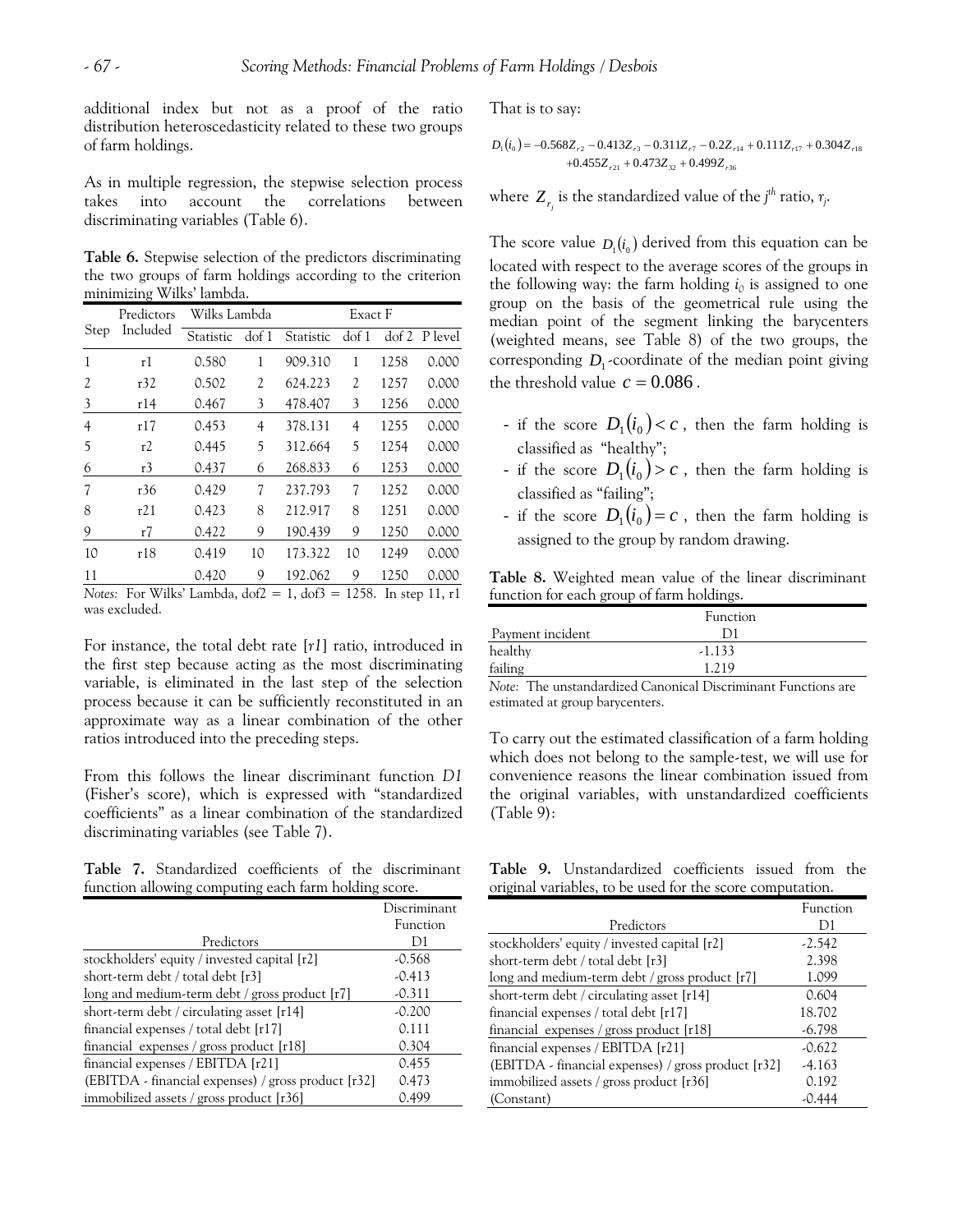That is to say:

$$
D_1(i_0) = -2.542r2 + 2.398r3 + 1.099r7 + 0.604r14 + 18.702r17
$$
  
\n
$$
-6.798r18 - 0.622r21 - 4.163r32 + 0.192r36 - 0.444
$$

One can then consult the distribution of values of the discriminant scores according to the groups (see Figure 7):



**Figure 7.** Distribution of the discriminant scores for "healthy" (left) and "failing" (right) farm holdings.

It can be noted that the discriminant scores are distributed according to a roughly Gaussian distribution around the average score of each group.Compared to the "healthy" group (standard deviation is equal to 0.82), the "failing" group presents a larger dispersion (standard deviation is equal to 1.17).

Box-plots (Figure 8) make it possible to compare the two distributions of discriminating scores noting their symmetry, which was not the case for the original variables.

Using a quadratic discriminant function (classification on the basis of the local variance-covariance matrices for each group), one obtains almost identical results.



**Figure 8.** Comparison of the two distributions of scores, "healthy" versus "failing".

However with this option which takes into account the variance discrepancy between the two groups, a slight improvement of the total correctly-classified percentage can be observed. The "failing group" improves its correctly-classified percentage by 2 % while the "healthy" group is slightly less correctly-classified (-0.6 %), see Table 10:

**Table 10.** Classification results based on the quadratic discrimination rule.

|               | Predicted Group Membership |         |         |       |  |  |
|---------------|----------------------------|---------|---------|-------|--|--|
|               | Payment<br>incident        | healthy | failing | total |  |  |
| Count         | healthy                    | 601     | 52      | 653   |  |  |
|               | failing                    | 87      | 520     | 607   |  |  |
| $\frac{0}{0}$ | healthy                    | 92.0    | 8.0     | 100   |  |  |
|               | failing                    | 14.3    | 85.7    | 100   |  |  |

*Note:* 89.0% of the original observations are correctly classified.

# **Logistic Modelling of the Financial Risk**

As we have seen, discriminant analysis makes it possible to classify holdings into two groups "healthy" and "failing". However, this method relies on an assumption multivariate normality for the discriminating variables and on an assumption of equality for the variancecovariance matrices of the two groups.

These two hypotheses not being satisfied in many empirical situations, let us introduce the model of binomial logistic regression, technique allowing to estimate the probability that a particular event occurs. Indeed, this specific regression model requires assumptions which are much weaker than discriminant analysis.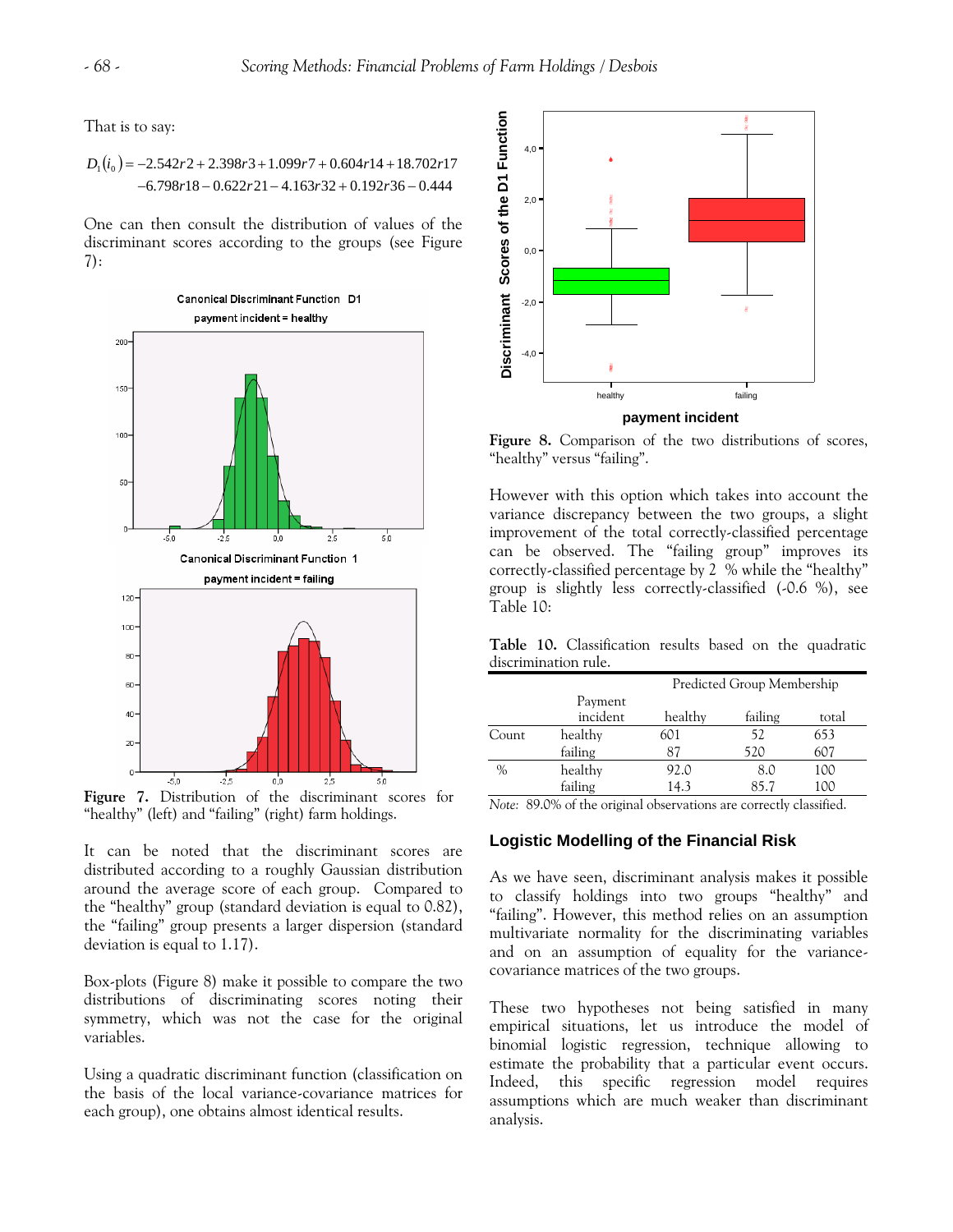In logistic regression, we seek to directly estimate the probability that an event occurs. In a univariate context with only one explanatory variable *X*, a logistic regression models the probability of an event *D* (financial failure) as follows:

$$
Prob(D) = \frac{e^{\beta_0 + \beta_1 X}}{1 + e^{\beta_0 + \beta_1 X}} \quad \text{or} \quad \text{in} \quad \text{an} \quad \text{equivalent} \quad \text{way:}
$$

$$
Prob(D) = \frac{1}{1 + e^{-(\beta_0 + \beta_1 X)}}
$$

where  $\beta_0$  and  $\beta_1$  are the logistic regression parameters estimated from the data, typically via maximum likelihood.

In a multivariate context with several descriptors, the logistic model is formulated in a similar way, that is to

$$
say: \qquad Prob(D) = \frac{1}{1 + e^{-Z}}
$$

where *Z* is a linear combination formed on the basis of the *p* explanatory variables *X <sup>j</sup>*

$$
Z = \beta_0 + \beta_1 X_1 + \dots + \beta_j X_j + \dots + \beta_p X_p.
$$

The probability that the event *D* does not occur (event *D*) is derived using the following probability axiom:  $Prob(\overline{D}) = 1 - Prob(D)$ .

The Log-ratio or  $logit^3$  $logit^3$  is equal to the logarithm of the ratio of the probability  $p(i)$  that a farm holding *i* is financially failing over the probability  $1-p(i)$  that it is financially healthy:

$$
Z(i) = \log\left(\frac{p(i)}{1 - p(i)}\right) = \log\left(\frac{\text{Prob}(i \in D)}{\text{Prob}(i \in \overline{D})}\right)
$$
  
=  $\beta_0 + \beta_1 X_1(i) + \dots + \beta_j X_j(i) + \dots + \beta_p X_p(i).$ 

 $\overline{a}$ 

Each logistic regression coefficient  $\beta_j$  is then interpreted as the marginal variation of the log-ratio, i.e. the relative variation in Z caused by the increment by one unit for the respective predictor  $\boldsymbol{X}_j$  (when other variables are held constant).

It follows that the exponential of the parameter  $\beta$  *j* measures the marginal variation of the Odds

 $X_j$  increases from  $x_j^i$ Ratio (OR), i.e. when the value of  $\overline{X}_j$  increases from  $\overline{X}_j^i$  $i' = x_j^i + 1$ for farm holding *i* to  $x_j^{i'} = x_j^i + 1$  for farm holding *i*':  $(i'/i) = \frac{p(i')/[1-p(i')] }{p(i)/[1-p(i)]} = e^{\beta_{ij}}$  $OR_j(i'/i) = \frac{p(i')/[1-p(i')] }{p(i)/[1-p(i)]} = e^{\beta_j}.$ 

Recall that logistic regression models are typically estimated via maximum likelihood. The likelihood of a model is defined as the probability of the observations, taking into account the values estimated for the parameters of the model. According to this criterion, the best model is that which will have the highest such probability. To facilitate numerical computations in the search for a maximum, we use the concept of deviance, a decreasing function of probability equal to  $-2$  times the logarithm of likelihood (LL): if the model fits the data perfectly, the likelihood equals 1 and the deviance of the model is then null. The deviance minimum of a model corresponds to its maximum likelihood.

**Table 11.** Deviance of the minimal logistic model: History of the iterations

| Iteration | -2log-likelihood | Coefficients/constant |
|-----------|------------------|-----------------------|
| Step 0    | 1745.051         | $-0.073$              |
|           | 1745.051         | $-0.073$              |

*Note:* The estimate was stopped with step 2 because the estimates of parameters changed less than 0.001.

The minimal logistic regression model comprises one parameter, the constant  $\beta_0: Prob(D) = \frac{}{1+e^{-\beta_0}}$  $Prob(D) = \frac{1}{1 + e^{-\beta_0}}$ . Thus, the maximum likelihood estimator leads to the following estimate of the constant:  $\hat{\beta}_0 = \ln \left| \frac{\pi_0}{\sigma_0} \right| \approx \ln \left| \frac{0.482}{0.732} \right| \approx -0.073$ 0.518  $\ln \frac{0.482}{0.718}$  $1 - \hat{\pi}$  $\hat{B}_0 = \ln\left(\frac{\hat{\pi}}{2}\right)$  $\mathbf{0}$  $\lambda_0 = \ln\left(\frac{\hat{\pi}_0}{1-\hat{\pi}_0}\right) \approx \ln\left(\frac{0.482}{0.518}\right) \approx -1$  $\frac{1}{2} \approx \ln \left( \frac{1}{2} \right)$ ⎠ ⎞  $\parallel$ ⎝  $\hat{\beta}_0 = \ln \left( \frac{\hat{\pi}_0}{1 - \hat{\pi}} \right)$ Table 11). The probability  $\pi_{0}$  to be a financially failing (see

farm holding is estimated by the percentage of failing farm holding in the sample:  $\hat{\pi}_0 = \frac{n_D}{n} = \frac{607}{1260} \approx 0.482$ .

The computation of the minimal model deviance, i.e. the total deviance, uses the estimate of the constant in the computation of the log-likelihood:

$$
\Delta_0 = -2 * LL_0 = -2 * n \left[ \hat{\pi}_0 \ln \left( \frac{\hat{\pi}_0}{1 - \hat{\pi}_0} \right) + \ln(1 - \hat{\pi}_0) \right] \approx 1745.051
$$

In a way similar to the sums of squares in linear regression, the total deviance is equal to the sum of the deviance of the model and the residual deviance:

$$
\Delta_0 = \Delta_M + \Delta_R.
$$

<span id="page-13-0"></span><sup>&</sup>lt;sup>3</sup> The "logit" term was forged by the biometrician Joseph Berkson (1899-1982), introducing logistic modelling, by analogy with the modelling "probit" developed from 1934 by Chester Bliss (1899- 1979). Logistic regression was introduced for the first time in econometrics by McFadden (1974).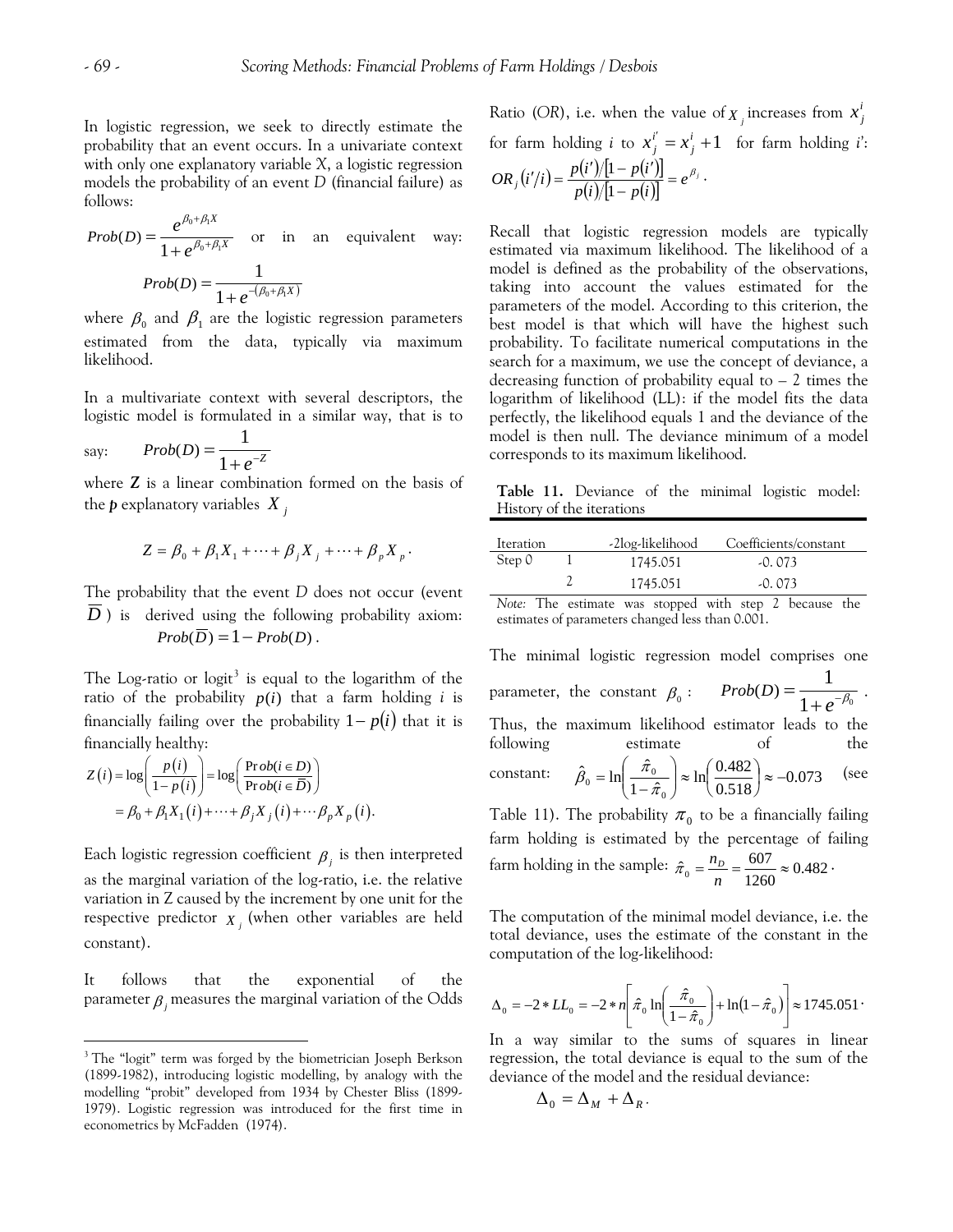|        |          |           |       |         |              | Sig- |
|--------|----------|-----------|-------|---------|--------------|------|
|        |          | B         | S.E.  | Wald    | dof          | nif. |
| Step 1 | r1       | 8.590     | .466  | 339.772 | 1            | .000 |
|        | Constant | $-4.890$  | .269  | 331.614 | 1            | .000 |
| Step 2 | r1       | 7.380     | .492  | 224.788 | $\mathbf{1}$ | .000 |
|        | r32      | $-10.172$ | .998  | 103.923 | 1            | .000 |
|        | Constant | $-1.586$  | .390  | 16.505  | $\mathbf{1}$ | .000 |
| Step 3 | r1       | 5.284     | .550  | 92.433  | $\mathbf{1}$ | .000 |
|        | r14      | 2.437     | .304  | 64.338  | 1            | .000 |
|        | r32      | $-8.031$  | 1.035 | 60.264  | $\mathbf 1$  | .000 |
|        | Constant | $-2.382$  | .424  | 31.617  | 1            | .000 |
| Step 4 | r1       | 5.495     | .575  | 91.447  | $\mathbf{1}$ | .000 |
|        | r14      | 2.389     | .309  | 59.848  | 1            | .000 |
|        | r17      | 22.166    | 4.217 | 27.624  | $\mathbf{1}$ | .000 |
|        | r32      | $-7.475$  | 1.054 | 50.323  | 1            | .000 |
|        | Constant | $-3.996$  | .546  | 53.589  | 1            | .000 |
| Step 5 | r1       | 6.027     | .605  | 99.301  | $\mathbf{1}$ | .000 |
|        | r14      | 2.295     | .313  | 53.657  | $\mathbf{1}$ | .000 |
|        | r17      | 22.591    | 4.293 | 27.698  | $\mathbf{1}$ | .000 |
|        | r32      | $-6.943$  | 1.081 | 41.260  | 1            | .000 |
|        | r36      | .685      | .187  | 13.342  | 1            | .000 |
|        | Constant | $-5.223$  | .659  | 62.775  | 1            | .000 |
| Step 6 | r1       | 5.950     | .611  | 94.713  | $\mathbf 1$  | .000 |
|        | r12      | .949      | .318  | 8.911   | $\mathbf{1}$ | .003 |
|        | r14      | 3.358     | .488  | 47.273  | $\mathbf{1}$ | .000 |
|        | r17      | 24.233    | 4.380 | 30.610  | $\mathbf{1}$ | .000 |
|        | r32      | $-7.306$  | 1.104 | 43.770  | 1            | .000 |
|        | r36      | .610      | .188  | 10.498  | 1            | .001 |
|        | Constant | $-6.168$  | .746  | 68.334  | $\mathbf{1}$ | .000 |

**Table 12.** Stepwise estimate of the logistic model parameters.

#### Test of the logistic regression coefficients

ˆ

In order to test the H0 hypothesis of nullity of the coefficient  $\beta$ <sub>*i*</sub>, we can use for large samples the Wald statistic:  $\left[\begin{array}{cc} \hat{\beta}_j \end{array}\right]^2$ ˆ  $\overline{\phantom{a}}$ ⎤  $\mathsf{I}$  $\mathsf{L}$  $j = \frac{\mu_j}{\hat{\sigma}_{\beta_j}}$ *j*  $w_i = \frac{\beta_i}{\sigma}$  which is equal to the squared ratio of

 $\overline{\phantom{a}}$ ⎦  $\mathsf{I}$ լ β the estimate over the standard error of the estimate. Indeed, under the null assumption H0, the Wald statistic asymptotically follows a chi-squared distribution with one degree of freedom. Thus for the ratio *r1*, reporting the coefficient estimate displayed in the column labeled B (Table 12) to its standard error (S. E. column) and squaring the result, we obtain in the first step the corresponding value of the Wald statistic, i.e.:

$$
w_1 = \left[\frac{\hat{\beta}_1}{\hat{\sigma}_{\beta_1}}\right]^2 = \left[\frac{8.59}{0.466}\right]^2 \approx 339.772.
$$

This value of the Wald statistic having a very low probability of occurrence in a chi-squared distribution (lower than 1 out of ten thousand according to the Signif. column), we are led to reject the null hypothesis of a zero value for this coefficient.

However, when the value of the estimated coefficient is large, its standard error of estimate becomes very large. Then, the Wald statistic becomes arbitrarily small, resulting in a systematic way that the null hypothesis is not rejected. In this case, we will prefer a testing methodology based on the log-likelihood criterion for a comparison before and after the introduction of each variable.

#### Selection of regressors: the forward stepwise procedure

The stepwise procedure of forward selection for the regressors is similar to that used in discriminating analysis: with each step  $k$ , the variable  $X_k$  is selected with the smallest p-value, provided that this p-value is not higher than a threshold value a priori fixed (here 1%). The principle of the test used to select an additional regressor is based on the deflation of deviance induced by the likelihood ratio (LR). This ratio is obtained by dividing the probability of the incomplete model (at the step *k-1*) by the probability of the complete model (step *k*):

$$
G_k = -2\log(LR) = -2\log\left[\frac{Likelihood\ without\ X_k}{Likelihood\ with\ X_k}\right].
$$

regression parameter  $\beta_k$ , the quantity  $-2 * log(LR)$ Under the null hypothesis *H0* of nullity of the logistic follows a distribution of Chi-square  $\chi^2{}_{(\nu)}$  with v degrees of freedom, provided that the sample size is sufficiently large. The number of degrees of freedom ν is the difference between the number of parameters of the complete model and the number of parameters of the incomplete model (here  $v=1$  at each step). For each included variable, the chi-squared test leads to a rejection of the null hypothesis with a p-value lower than 1 out of ten thousand for the first 5 steps and of 3 out of thousand in the last step (Table 13).

**Table 13.** Results of the forward stepwise selection according to the likelihood ratio criterion: Stepwise summary (a)

|                | $\sqrt{ }$<br>Improvement |    |             | Model          |   |             | $\%$                            |           |
|----------------|---------------------------|----|-------------|----------------|---|-------------|---------------------------------|-----------|
| Step           | Chi-<br>square            |    | dof Signif. | Chi-<br>square |   | dof Signif. | corre<br>ctly<br>classi<br>fied | Variable  |
|                | 787.930                   | -1 | .000        | 787.930        | 1 | .000        | 82.2                            | IN: r1    |
| 2              | 129.653                   | -1 | .000        | 917.583        | 2 | .000        | 85.2                            | IN: r32   |
| 3              | 86.621                    |    | .000        | 1004.204       | 3 | .000        | 88.1                            | IN: r14   |
| $\overline{4}$ | 29.213                    | -1 | .000        | 1033.417       | 4 | .000        | 88.6                            | IN: r17   |
| 5              | 13.693                    |    | .000        | 1047.110       | 5 | .000        | 88.7                            | IN: $r36$ |
| 6              | 9.083                     |    | .003        | 1056.193       | 6 | .000        | 89.1                            | IN: r12   |

*Note:* No other variable can be suppressed or included in the current model.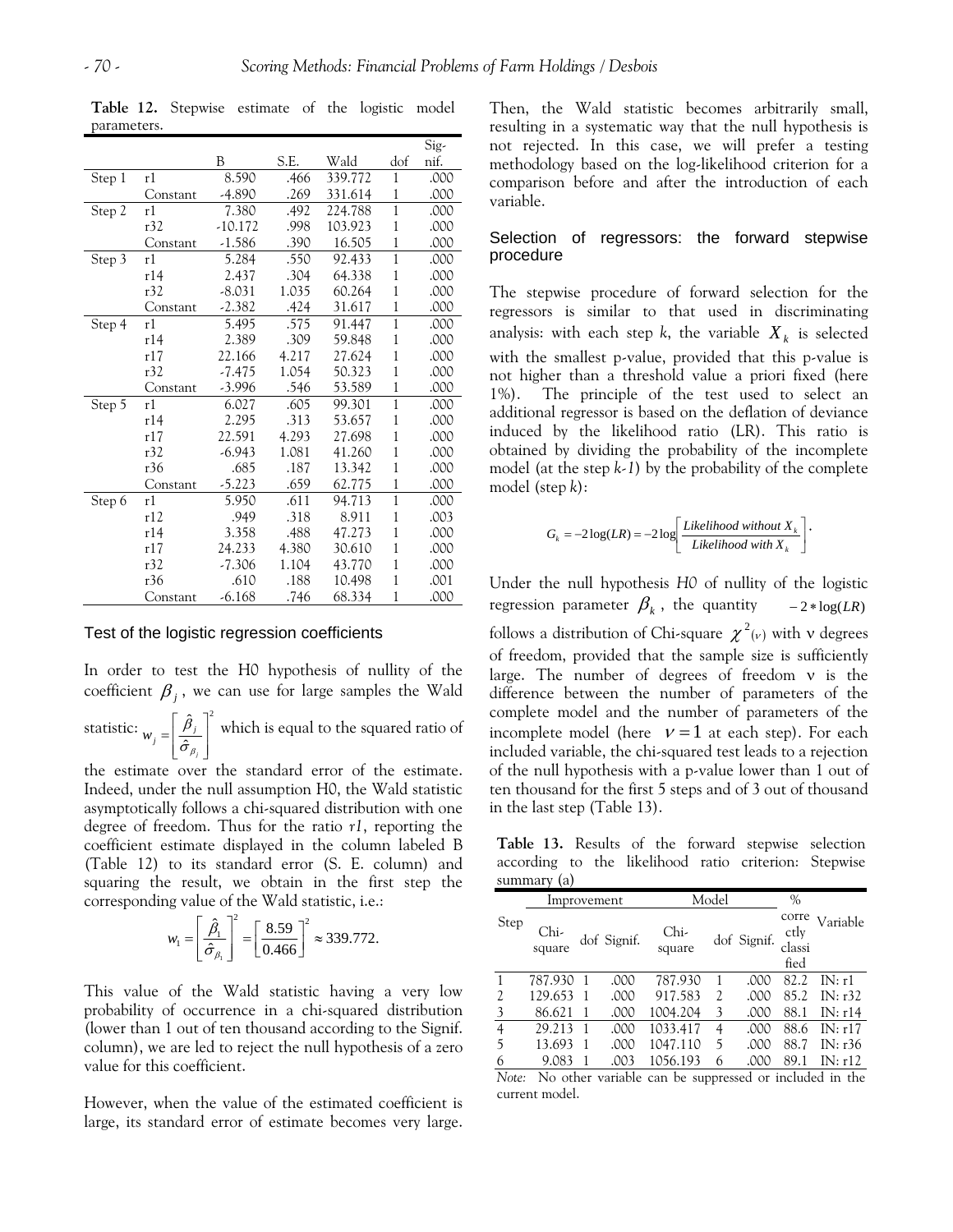Thus, we can note that the forward procedure selects successively the following ratios:

- *r1* total debt / total asset;
- *r32* (EBITDA financial expenses) / gross product;
- *r14* short term debt / circulating asset;
- *r17* financial expenses / total debt;
- *r36* immobilized assets/ gross product;
- *r12* working capital / (real inputs financial expenses).

Among the ratios positively correlated with the *F1* axis (*F1>0*: presence of financial problems), we find the general debt rate (*r1*) and the needs for liquidity (*r14*). Among the ratios negatively correlated with the *F1* axis (*F1<0*: absence of financial problems), we find a result ratio (*r32*) and a liquidity ratio (*r12*).

Let us note that the first four steps select the same regressors which the stepwise procedure of the discriminant analysis found by minimizing Wilks' lambda (Table 6).

**Table 14.** Percentage of correctly-classified holdings: **Classification Table (a).**

|           |                     |          | Estimated        |         |            |  |
|-----------|---------------------|----------|------------------|---------|------------|--|
|           |                     |          | Payment incident |         | Corrected  |  |
|           |                     | Observed | Healthy          | Failing | percentage |  |
| Step<br>h | Payment<br>incident | Healthy  | 594              | 59      | 91.0       |  |
|           |                     | Failing  | 78               | 529     | 87.1       |  |
|           | Global percentage   |          |                  |         | 891        |  |

*Note:* The cutting point is 0.500.

Classification is performed by comparing the estimated probability of failure to a cut-off value (.50 by default in many statistical software packages). The total percentage of correctly-classified holdings obtained in the final step is *89.1*%, with *87.1*% of correctly-classified for the financial failures (Table 14). On the one hand, the false-failing rate is 9.5% (*59* out of 653 "healthy" farm holdings are classified "failing"); on the other hand the false-healthy rate is 12.9% (*78* farm holdings out of 607 "failing" farm holdings are classified "healthy"). Using all the information provided by the ratio battery doesn't significantly enhance the percentage of correctlyclassified: 75 out of 607 failing farm holdings are classified as "healthy", resulting in a 12.3% false-healthy rate. A Monte-Carlo cross-validation procedure adapted from Picard & Cook (1984) gives us an overall 88.8 % percentage of correctly classified with a standard error of 0.1%. Hence, it appears to be slightly but significantly better than the 88.3% rate previously obtained with the corresponding two-group linear discriminant analysis.

The predicted probabilities histogram (Figure 9) shows that the logit model produces a satisfactory estimate of the membership probability for each of the two groups because the density of each group is important in each end of the interval and the overlap remains thin among the support of the two empirical distributions. The *U*shaped distribution indicates that the probability predictions issued from the logistic regression are welldifferentiated.

Regarding the *78* failing farm holdings wrongly classified as "healthy" by the model, the histogram of the estimated probabilities indicates that about twenty are classified "healthy" with a strong probability (more than 75% for the farm holdings labeled by the *f* letter in the interval [0; 0.25]) and about sixty are classified with a poorer probability (less than 75% for the farm holdings represented by the three *f* letters in the interval [0.25; 0.50].



In the context of logistic regression, as in that of linear regression, the quality assessment of the model fit involves the study of residuals, i.e. deviations between the observed probabilities and the predicted probabilities  $e(i) = p(i) - \hat{p}(i)$ , e.g.  $e(75) = 1 - 0.084 = 0.916$ , but also the study of standardized residuals  $r(i) = \frac{e(i)}{\sqrt{1 - \frac{e(i)}{i}}$  $r(i) = \frac{e(i)}{\sqrt{\hat{p}(i)[1-\hat{p}(i)]}}$ , e.g.  $r(75) = \frac{0.916}{\sqrt{3}} \approx 3.304$ 

e.g. 
$$
r(75) = \frac{0.916}{\sqrt{0.084 \times 0.916}} \approx 3.304
$$
.

Among poorly classified farm holdings (Table 15), obtained by selecting farm holdings whose standardized residual is higher than 2 in absolute value, let us consider for example  $i = 397$ , a very atypical farm holding, since *Zresid*, its standardized residual, is equal to -187.922.

From the estimates of the logistic regression coefficients provided by step 6 in Table 12 for the variables in the equation, we obtain the following model to estimate the probability of membership to the class of failing farm holdings: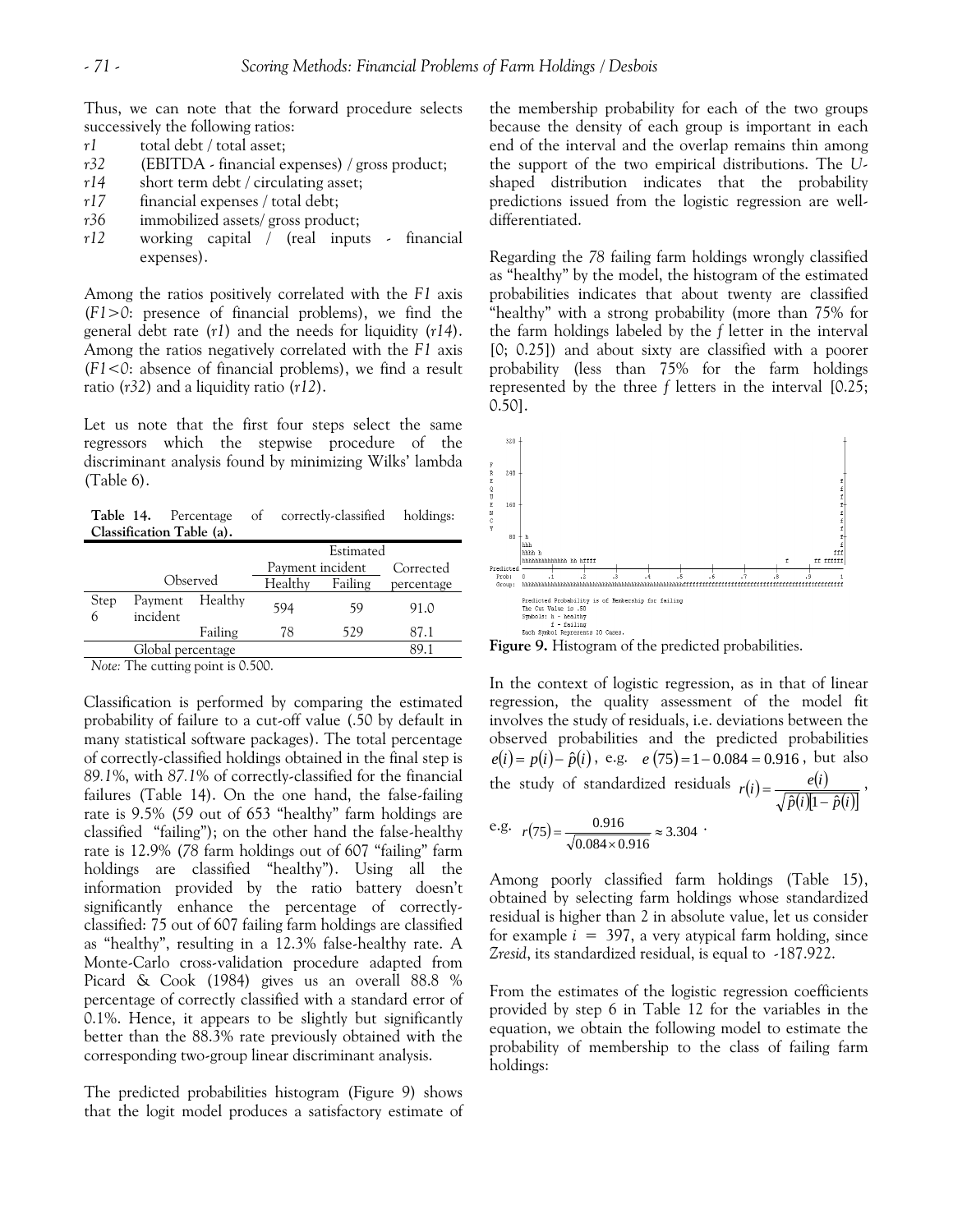$$
Z(i) = -6.168 + 5.95r_1(i) + 0.949r_{12}(i) + 3.358r_{14}(i) + 24.233r_{17}(i) -7.306r_{32}(i) + 0.61r_{36}(i).
$$

Replacing by the actual values of the predictor ratio for the  $i = 397$  farm holding, we obtain the value of the  $Z$ log-ratio, as follows:

$$
Z(397) = -6.168 + 5.95(1.183) + 0.949(-0.891) + 3.358(2.383) + 24.233(0.057)
$$

$$
-7.306(0.002) + 0.61(1.762) \approx 10.472
$$

For the #397 farm holding, we can derive an estimate from the 'failing' probability according to the following

formula: 
$$
\hat{p}(397) = \frac{1}{1 + e^{-10.472}} = 0.99997
$$
.

**Table 15.** Poorly classified farm holdings with residual greater than two standard deviations: **Observation list(b).**

|                 | Sel | Obser    |       |                         | Temporary Variable |            |  |
|-----------------|-----|----------|-------|-------------------------|--------------------|------------|--|
|                 | ect | ved      |       |                         |                    |            |  |
|                 | ed  | Pay-     |       | Pred                    |                    |            |  |
|                 | sta | ment     |       | icted                   |                    |            |  |
| Observ          | te  | inci-    | Pred- | Gro                     |                    |            |  |
| ation           | (a) | dent     | icted | up                      | Resid              | ZResid     |  |
| $\overline{75}$ | S   | $f**$    | .084  | Ś                       | .916               | 3.304      |  |
| 102             | S   | f**      | .078  | S                       | .922               | 3.431      |  |
| 107             | S   | $f**$    | .095  | Ś                       | .905               | 3.091      |  |
| 185             | Ŝ   | f**      | .067  | $\mathbf s$             | .933               | 3.738      |  |
| 188             | S   | f**      | .079  | Ś                       | .921               | 3.414      |  |
| 191             | S   | f**      | .095  | S                       | .905               | 3.093      |  |
| 218             | Ŝ   | $f**$    | .081  | Ś                       | .919               | 3.373      |  |
| 301             | S   | f**      | .040  | S                       | .960               | 4.882      |  |
| 304             | S   | f**      | .073  | $\mathbf S$             | .927               | 3.573      |  |
| 359             | S   | h**      | .979  | d                       | $-0.979$           | $-6.907$   |  |
| 388             | S   | h**      | .934  | d                       | -.934              | $-3.759$   |  |
| 393             | S   | h**      | .867  | d                       | $-.867$            | $-2.556$   |  |
| 397             | Ŝ   | $h^{**}$ | 1.000 | d                       | $-1.000$           | $-187.922$ |  |
| 405             | S   | f**      | .099  | S                       | .901               | 3.015      |  |
| 412             | S   | f**      | .007  | $\mathbf S$             | .993               | 12.199     |  |
| 454             | Ŝ   | h**      | .988  | d                       | $-0.988$           | $-9.130$   |  |
| 484             | S   | h**      | .918  | d                       | $-.918$            | $-3.345$   |  |
| 493             | S   | h**      | .923  | d                       | $-0.923$           | $-3.462$   |  |
| 499             | S   | $f^{**}$ | .128  | $\overline{\mathbf{s}}$ | .872               | 2.606      |  |
| 507             | S   | $f^**$   | .014  | S                       | .986               | 8.316      |  |
| 548             | S   | h**      | .984  | d                       | $-0.984$           | $-7.830$   |  |
| 580             | Ŝ   | h**      | .904  | d                       | $-.904$            | $-3.076$   |  |
| 587             | S   | $h^{**}$ | .895  | d                       | $-.895$            | $-2.918$   |  |
| 599             | S   | f**      | .032  | S                       | .968               | 5.499      |  |
| 602             | Ŝ   | f**      | .021  | Ś                       | .979               | 6.779      |  |
| 917             | S   | f**      | .061  | Ś                       | .939               | 3.917      |  |
| 1028            | S   | f**      | .055  | S                       | .945               | 4.129      |  |
| 1051            | Ŝ   | f**      | .094  | $\mathbf S$             | .906               | 3.105      |  |
| 1069            | S   | h**      | .866  | d                       | $-0.866$           | $-2.545$   |  |
| 1127            | S   | f**      | .127  | S                       | .873               | 2.618      |  |
| 1148            | Ŝ   | f**      | .085  | $\mathbf s$             | .915               | 3.290      |  |

*Notes:* a. S = selected observations, U = non selected observations and \*\* = poorly classified observations.

b Observations with studentized residual greater than 2.000 are displayed.

A priori being catalogued as "healthy" (no financial failure), the residual of the #*397* farm holding estimate is equal to:  $e(397) = p(397) - \hat{p}(397) = 0 - 0.99997 \approx -1.000$ . equal to:  $r(i) = \frac{e(i)}{\sqrt{\hat{p}(i)} \times [1 - \hat{p}(i)]} \approx \frac{-0.99997}{\sqrt{0.99997 \times 0.00003}} \approx -187.922$ Hence, the residual divided by the estimate of its standard deviation, namely the standardized residual is  $r(i) = \frac{e(i)}{\sqrt{\hat{p}(i) \times [1 - \hat{p}(i)]}} \approx \frac{-0.99997}{\sqrt{0.99997 \times 0.00003}} \approx -187.922$ 

 $\Delta_{\scriptscriptstyle R} = \sum_{\scriptscriptstyle i\in I}\frac{e_{\scriptscriptstyle i}}{\hat{p}(i)\times[1-\hat{p}(i)]}$ The standardized residual constitutes the individual contribution of each farm holding to the residual deviance of the model, used as an overall quality index for the fitting of the logistic model to the data *e*  $\hat{p}(i) \times [1-\hat{p}]$  $\frac{2}{i}$  .

According to the equation of the deviance analysis, the residual deviance of the model is equal to the difference between the total deviance and the model deviance. Thus the residual deviance of the model with 6 regressors is equal to the total deviance minus the model deviance with 6 regressors:

$$
\Delta_{R(6)} = \Delta_0 - \Delta_{M(6)} = 1745.051 - 1056.19 = 688.86
$$

deviance follows a Chi-square distribution  $\chi^2_{(p-1)}$  where p regressors has a probability lower than  $10^{-4}$  to be Under the H0 hypothesis that all the logistic regression coefficients are null (except for the constant), the model is equal to the number of model regressors. This property of the deviance allows a test for this model similar to the *F* test with the linear regression model. Under the null hypothesis H0, the deviance of this model with 6 exceeded. Thus rejecting this null hypothesis as very unlikely, we conclude to the global relevance of the logistic regression model.

#### **Logistic Regression versus Linear Discriminant Analysis: an appraisal**

 $P(G2/X = x)$  can be used as a predictive score which Although logistic regression was originally designed as a modeling tool in order to study the influence of factors in classification processes, it has been extensively used since as an individual prediction technique in decision making processes such as credit scoring. In a binary logistic regression, the probability of belonging to the "failing" group G2 of farm holdings given the *x* regressor values ranges between 0 and 1. Hence, the Fisher linear discriminant score can be compared to the estimated probability produced by a logistic regression, viewed as a score.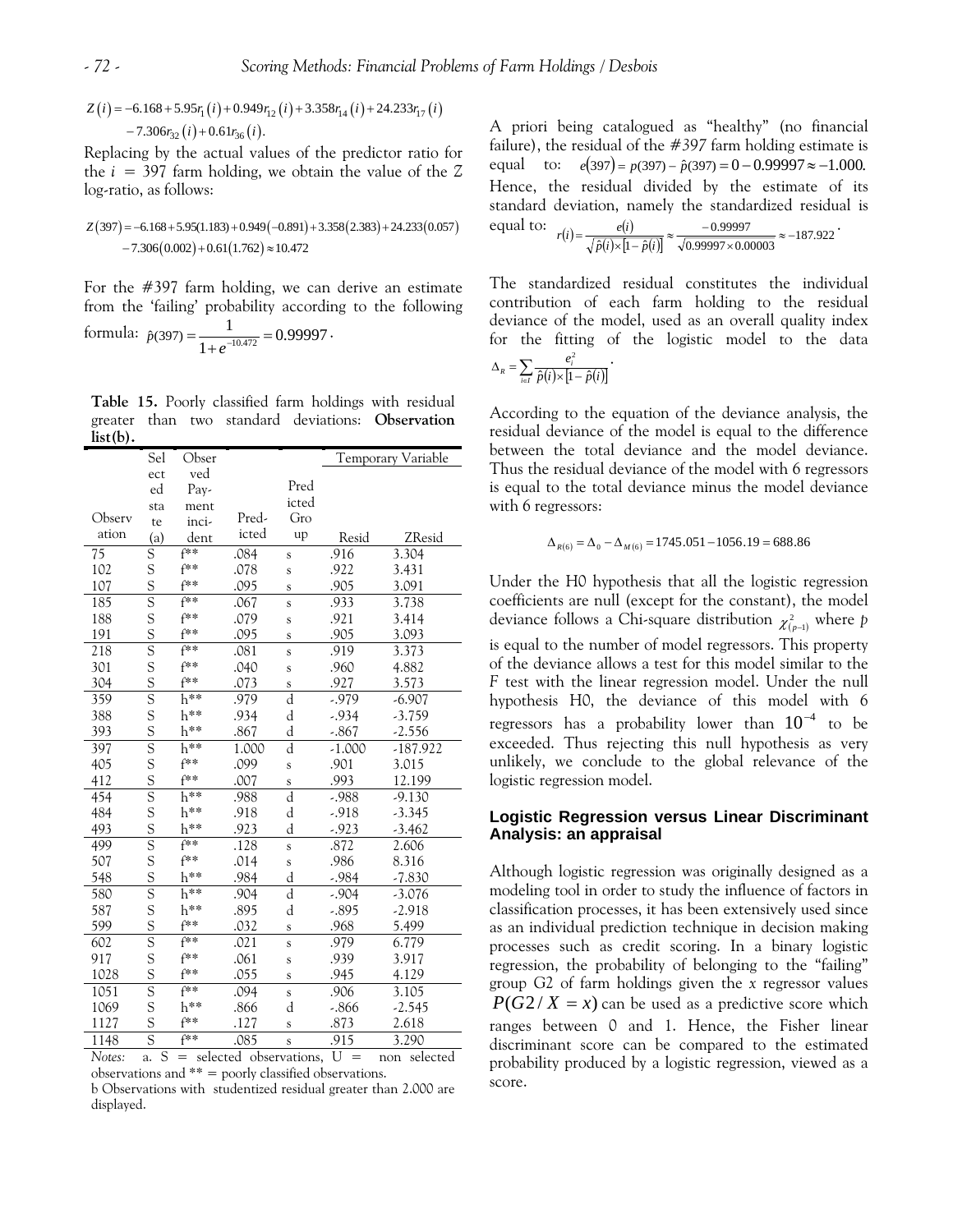From the empirical point of view, the results obtained with a linear discriminant analysis and a logistic regression are very consistent (except in the extreme tails) as demonstrated in Figure 10. In this financial case study, the scores are highly correlated as the following diagram shows (Figure 10): 0.923 for the Bravais-Pearson coefficient and 0.975 for Spearman's Rho.



**Figure 10.** Linear discriminant scores against logistic regression scores.

In credit scoring among many other scoring applications, the Receiver Operating Characteristic (ROC) curve is extensively used to compare score performances because the ROC curve depends only on the ranking of the score values.

The ROC curve provides a graphical display for the trade-off between the sensitivity and specificity of a classification. Namely, the ROC curve is a display of the sensitivity of the procedure (vertical axis) against the risk of false negative ("*1-Specificity*", horizontal axis), for various choices of the cut-off probability used to classify holdings as healthy or failing. On Figure 11, each point on the curves corresponds to a particular choice of a cutoff point.

The *sensitivity* of a test procedure is defined in a medical context as the probability of having a positive test when being genuinely sick (in our case, that means being classified as a "failing" farm holding, given that the holding is indeed a "failing" holding). The *specificity* of a test procedure is the probability of having a negative test when not being sick (i.e. being classified as a "healthy" farm holding given that the holding is indeed "healthy").

The complement of the sensitivity to 1 ("1-Sensitivity") is the probability that a member of the "failing" group (G2 farm holdings) is wrongly classified as a member of the



**Figure 11.** Comparing classification performance between logistic regression and linear discriminant analysis.

 "healthy" group (G1 farm holdings). This probability is estimated by the frequency of false negatives. The complement of the specificity to 1 ("*1-Specificity*") is the probability that a member of the "healthy" group (G1 farm holdings) is wrongly classified as a member of the "failing" group (G2 farm holdings). This probability is estimated by the frequency of false positives.

**Table 16.** Area under the ROC curve as a measurement of classification performance.

|                       |      |       | 95%   | Asymptotic<br>Confidence Interval |
|-----------------------|------|-------|-------|-----------------------------------|
|                       |      | Std   | Upper | Lower                             |
| Scores                | Zone | Error | bound | bound                             |
| Estimated Probability |      |       |       |                                   |
| Logistic<br>(Binary   | .958 | .005  | .948  | .968                              |
| Regression)           |      |       |       |                                   |
| Fisher' Score (Linear |      |       |       |                                   |
| Discriminant          | .952 | .006  | .941  | .963                              |
| Analysis)             |      |       |       |                                   |

The ideal classification rule would correspond to a topleft point on the ROC curve (where sensitivity and specificity would both equal 1). So the area under the ROC curve (AUC) measures the classification performance of a score (Table 16). The AUC of logistic regression is slightly greater than the linear discriminant analysis one. However, given the standard error of the estimates, this difference appears as not statistically significant.

The AUC empirical estimator typically used in AUC computations is unbiased, but the standard error estimator is biased, with a bias that depends upon the shape of distributions. In our case of non-Gaussian distributions, the standard error of estimates is too large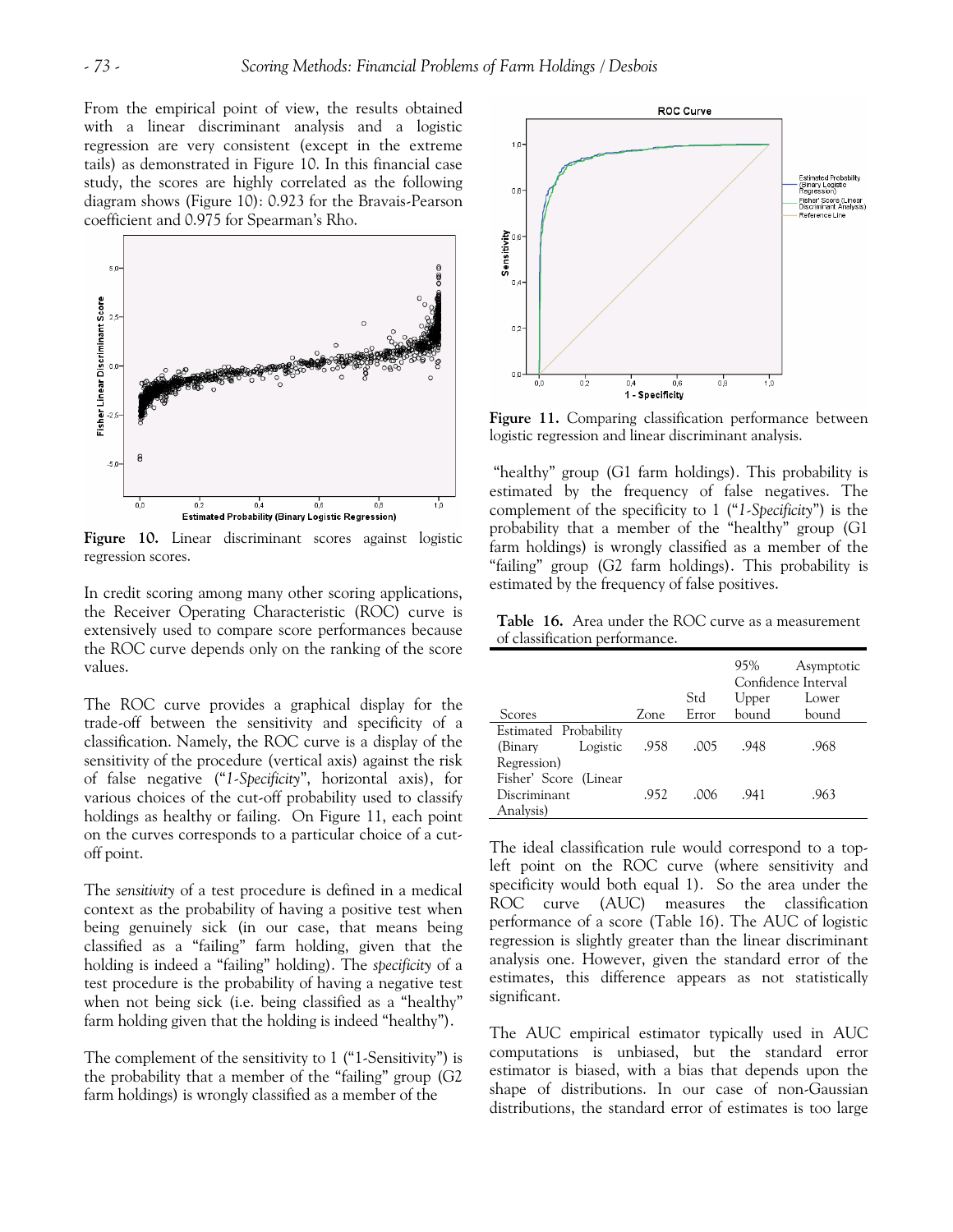and the asymptotic confidence intervals are conservative. This drawback can be avoided using an empirical resampling technique according to a stratified sampling scheme to derive unbiased asymptotic confidence intervals for the AUC (Saporta & Niang 2006). Moreover, when the numbers of regressors are not the same in competing models, the comparison of ROC curves by means of their AUC needs to be performed on test samples.

However, those methodological improvements are beyond the current scope of this paper.

# **Discussion and prospects**

This case study describes how to combine exploratory methods such as principal component analysis with decision-oriented methods such as discriminant analysis and logistic regression in order to cope with the complexity of assessing the financial risk for farm holdings through a standard battery of financial ratios. A choice has been made to select standard methods in order to focus on the logic of discovery and assessment through a specific multidimensional set of real data. Thanks to multidimensional data analysis, this logic of discovery can be based on not only graphical but geometrical methods as well as statistical tests, alternatively or in a complementary (see Fénelon 1999).

Alternative methods have been used for classification purposes in the framework of scoring methods. With regards to our comparative appraisal between linear discriminant analysis and logistic regression, the results show no significant differences between the two classifying methods we favored. The use of such tools can be easily extended to other types of micro-economic studies, for the purpose of business group analysis, for example comparing farm holdings and other types of business units.

Considered as a more appropriate method in the hypothetic-deductive framework used for scientific research, the choice of logistic regression as a methodology is largely a matter of taste. It is sometimes contrasted to the choice of a linear discriminant analysis, which is much more regarded as a multivariate exploratory tool used for empirical analysis. Opposing those two methods, some considerations should be kept in mind (see Saporta 2006):

− From the theoretical point of view, both these methods are based on probabilistic models, which are however different in terms of specification. A logistic regression is based on the conditional distribution *Y / X = x* while a discriminant analysis is based on the conditional distributions  $X / Y = k$  in each group *k*. Moreover, the results of each model can be expressed as a "score", which is a linear function of the *x* observed values. In this respect, the main difference is the numerical optimizing criterion used to get the estimates: maximum likelihood for logistic regression versus least squares for linear discriminant analysis.

- Logistic regression is theoretically appropriate even in the case of non-Gaussian distributions; the geometric approach to linear discriminant analysis can also be applied whatever the nature of the distribution might be.
- While logistic regression leads to unique estimates for coefficients, they are estimated up to a scale factor for Fisher's linear functions. Logistic regression asymptotically provides standard errors for the estimates. This is not the case in linear discriminant analysis but bootstrap and other re-sampling methods can be used to provide empirical standard errors.

Many other methods can be used to assess the financial risk of farm holdings, including algorithmic approaches proposed under the "data mining" umbrella, which compete with distribution free and non linear statistical methods.

 The output from classification and regression tree methods (CART methodology, Breiman & al, 1984) consists in a hierarchy of predictors displayed in a very convenient way (as a decision tree). These trees can accommodate all types of predictors, without any assumption on their distribution. However, the main flaw of such techniques is the fundamental instability of the results.

Neural networks, derived from the original Rosenblatt "perceptron", are favored, in particular by nonstatisticians for their flexibility despite the fact that they tend to suffer from over-fitting problems and lack of readability. However, a recent family of supervised learning methods, the support vector machines (Cortes & Vapnick, 1995) also known as maximum margin classifiers, seems to provide equivalent performances under a thoroughly statistical formulation.

The multiplicity of modeling techniques stresses the need for a robust model assessment methodology for practitioners.

Correspondence: [dominique.desbois@agriculture.gouv.fr](mailto:dominique.desbois@agriculture.gouv.fr)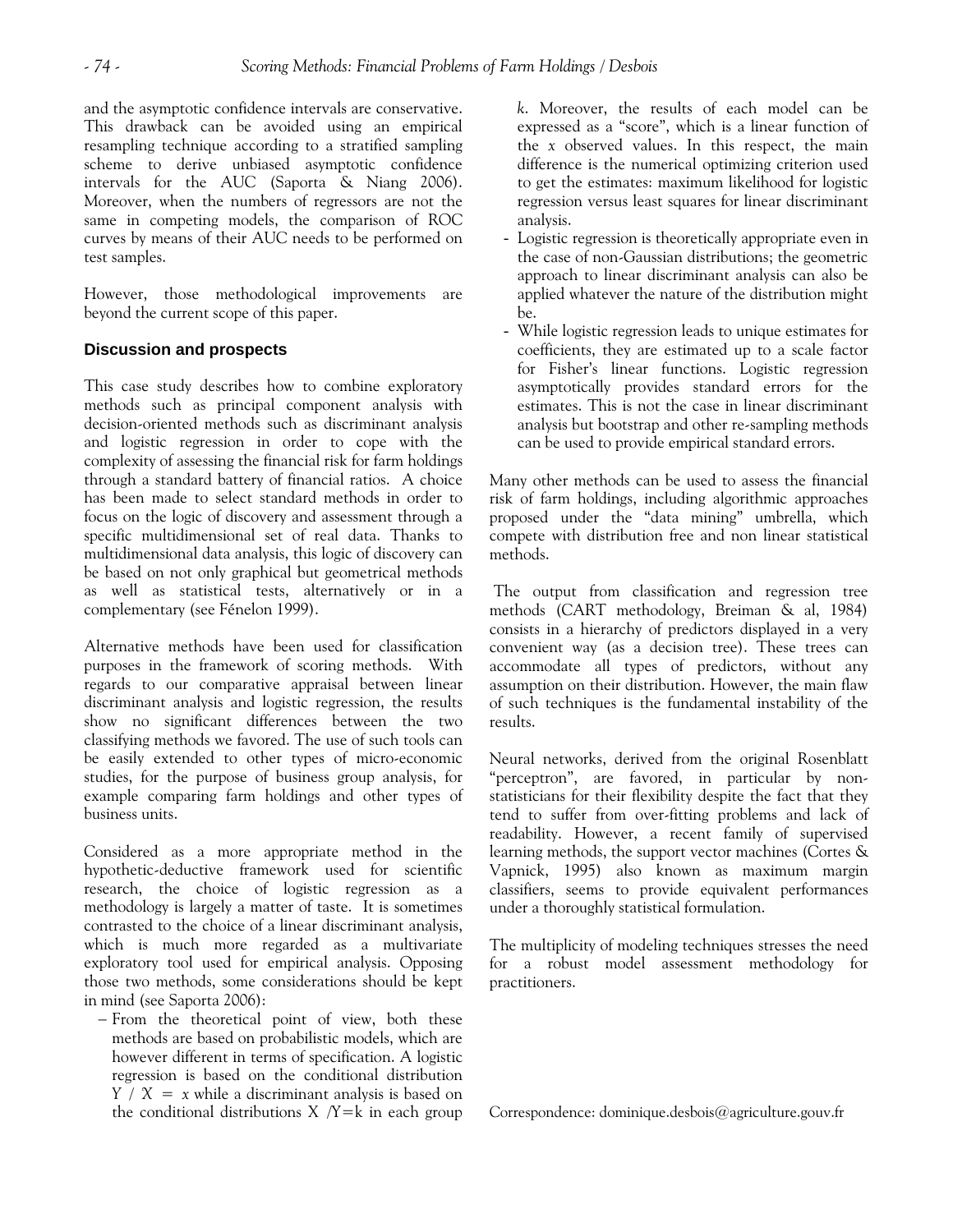

A tribute to Jean-Pierre Fénelon: two orthogonal projection planes revealing the "Rouge des Prés" PDO morphology. *Source:* UPRA Maine-Anjou*.*

#### **REFERENCES**

- Altman E.I. 1968. Financial Ratios, Discriminant Analysis and the Prediction of Corporate Bankruptcy. *Journal of Finance* 23(4):589-609.
- Breiman L., Friedman J., Olshen R.A., Stone C.J. 1984. *Classification and regression trees*. Wadsworth.
- Bardos M. 2001. *Analyse discriminante : application au risque et scoring financier*. Dunod, Paris.
- Bardos M. 1985. Le risque de défaillance d'entreprises. *Cahiers Economiques et Monétaires*, 19, Banque de France.
- Beaver W. 1966. Financial Ratios as Predictors of Failures. *Empirical Research in Accounting, selected studies*, supplement to the *Journal of Accounting Research*, January 1967.
- Blogowski A., Colson F., Léon Y. 1992. Les exploitations agricoles en difficulté financière dans la CEE. *Note INRA/Ministère de l'Agriculture et de la Forêt*, April.
- CNCER 1996. *Guide comptable des exploitations agricoles*. CNERTA, Dijon.
- Colson F., Blogowski A., Dechambre B., Chia E., Désarménien D., Dorin B. 1993. Prévenir les défaillances financières en agriculture. Application de la méthode des scores. *Cahiers d'économie et de sociologie rurales,* 29: 22-44.
- Cortes C. and Vapnik V. 1995. Support-Vector Networks. *Machine Learning* 20: 273-297*.*
- Dietsch M. 1989. La mesure des difficultés financières des exploitations agricoles à partir du RICA. *Rapport final - Convention SCEES*, Institut d'Etudes Politiques, Strasbourg.
- Fénelon J-P. 1999. *Qu'est-ce que l'Analyse des Données*. LEFONEN, 2<sup>nd</sup> Edition.
- Flavigny P-O. and Lebeaux M-O. 1998. *Manuel d'utilisation des procédures ADDADSAS, version SAS/Toolkit 94-98*.
- Isnard M. and Sautory O. 1994. *Les macros SAS d'analyse des données*, Working paper n° *F 9405,* Direction des Statistiques Démographiques et Sociales, INSEE.
- McFadden D.L. 1974. Conditional Logit Analysis of Qualitative Choice Behavior. *Frontiers in Econometrics*:105-142, *Academic Press*, New York*.*
- Picard R.R. and Cook R.D. 1984. Cross-validation of regression models. *Journal of the American Statistical Association* 79:575-583.
- Saporta G. 2006. *Probabilités, analyse des données et statistique,*  Editions Technip, 2nd Edition.
- Saporta G. and Niang N. 2006. « Model Assessment» *Knowledge Extraction by Modeling (provisional papers),*  Compstat Satellite IASC Meetings*,* Capri, Italy, September 4-6.